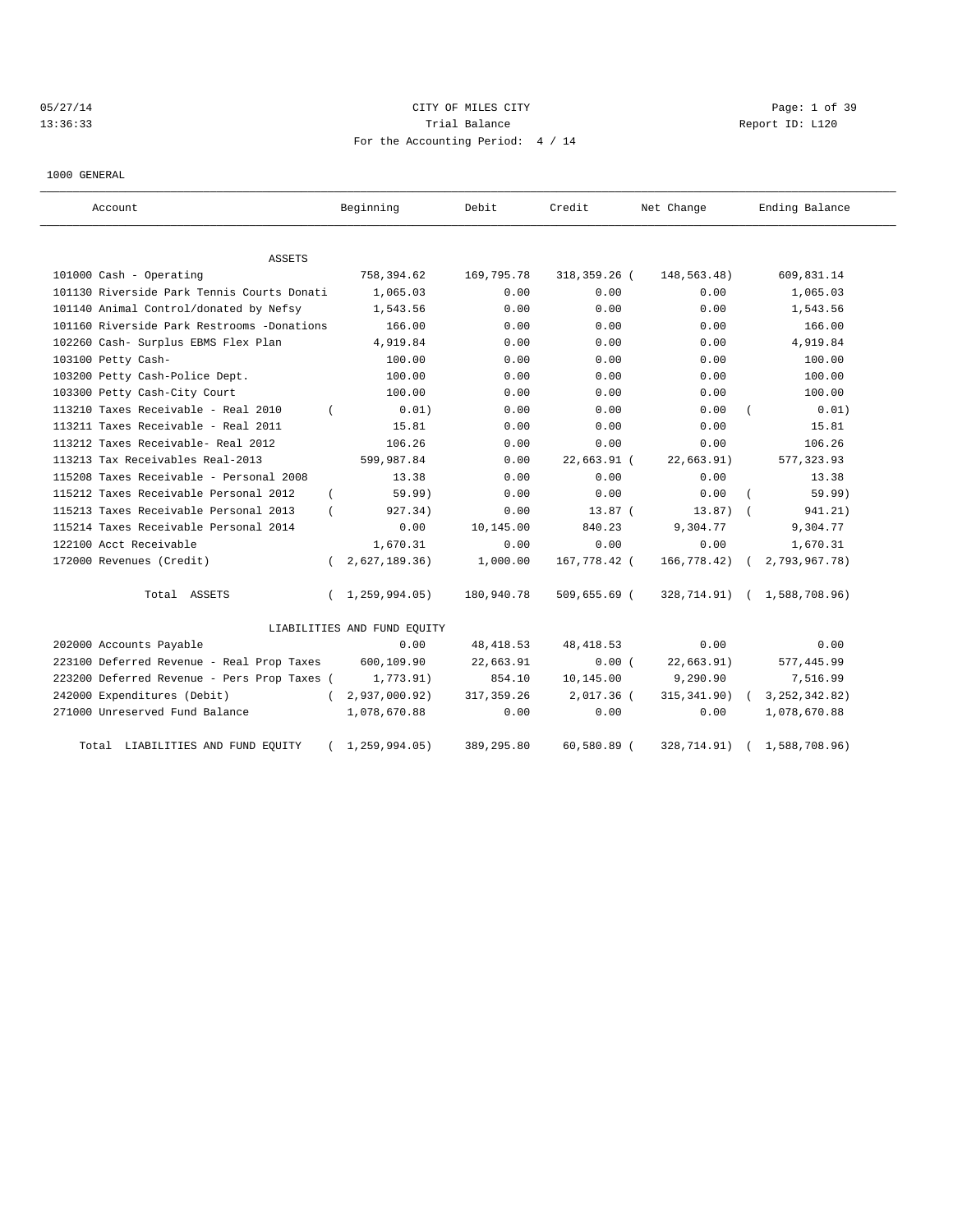### 05/27/14 Page: 2 of 39 13:36:33 Trial Balance Report ID: L120 For the Accounting Period: 4 / 14

#### 2220 LIBRARY

| Account                                    | Beginning                   | Debit     | Credit       | Net Change   | Ending Balance |
|--------------------------------------------|-----------------------------|-----------|--------------|--------------|----------------|
|                                            |                             |           |              |              |                |
| ASSETS                                     |                             |           |              |              |                |
| 101000 Cash - Operating                    | 6, 915.50)                  | 23,916.96 | 27,403.12 (  | $3,486.16$ ( | 10,401.66)     |
| 101032 Cash- Library Board of Trustees Mul | 13,570.19                   | 0.00      | 0.00         | 0.00         | 13,570.19      |
| 103000 Petty Cash                          | 75.00                       | 0.00      | 0.00         | 0.00         | 75.00          |
| 172000 Revenues (Credit)                   | 220,821.74)                 | 0.00      | 23,916.96 (  | 23,916.96) ( | 244,738.70)    |
| Total ASSETS                               | 214,092.05)                 | 23,916.96 | 51,320.08 (  | 27,403.12) ( | 241, 495.17)   |
|                                            | LIABILITIES AND FUND EQUITY |           |              |              |                |
| 202000 Accounts Payable                    | 0.00                        | 4,013.65  | 4,013.65     | 0.00         | 0.00           |
| 242000 Expenditures (Debit)                | 239, 175. 33)               | 27,403.12 | 0.00(        | 27,403.12) ( | 266, 578.45)   |
| 271000 Unreserved Fund Balance             | 25,083.28                   | 0.00      | 0.00         | 0.00         | 25,083.28      |
| LIABILITIES AND FUND EQUITY<br>Total       | 214,092.05)                 | 31,416.77 | $4,013.65$ ( | 27,403.12) ( | 241, 495.17)   |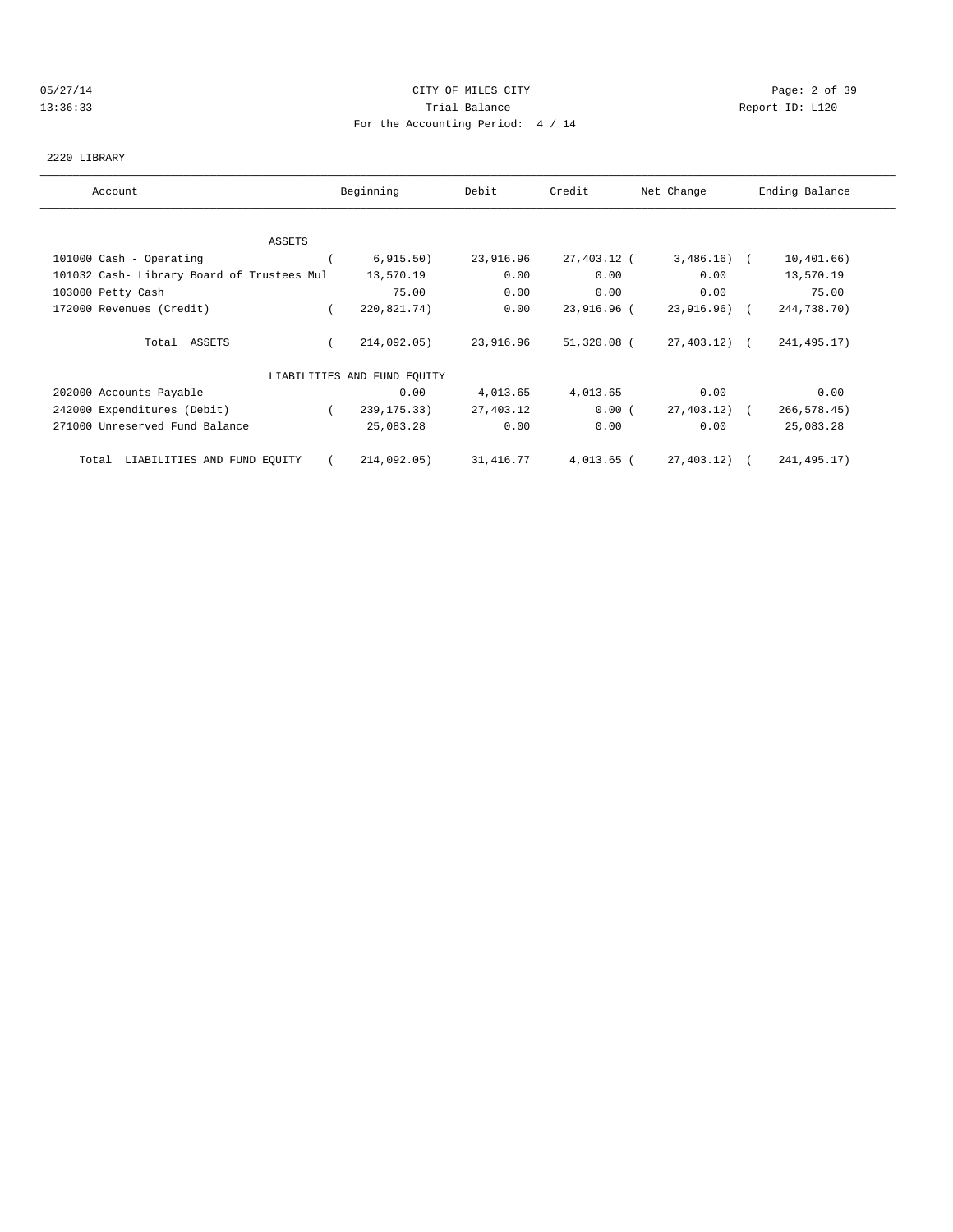# 05/27/14 CITY OF MILES CITY Page: 3 of 39 13:36:33 Trial Balance Report ID: L120 For the Accounting Period: 4 / 14

#### 2260 EMERGENCY DISASTER

| Account                                   | Beginning                   | Debit | Credit | Net Change | Ending Balance |
|-------------------------------------------|-----------------------------|-------|--------|------------|----------------|
| ASSETS                                    |                             |       |        |            |                |
| 101000 Cash - Operating                   | 1,479.21                    | 0.70  | 0.00   | 0.70       | 1,479.91       |
| 113211 Taxes Receivable - Real 2011       | 3.89                        | 0.00  | 0.00   | 0.00       | 3.89           |
| 132000 Due From Government (Short Term)   | 71,634.00                   | 0.00  | 0.00   | 0.00       | 71,634.00      |
| 172000 Revenues (Credit)                  | 71,769.23)                  | 0.00  | 0.70(  | $0.70)$ (  | 71,769.93)     |
| Total ASSETS                              | 1,347.87                    | 0.70  | 0.70   | 0.00       | 1,347.87       |
|                                           | LIABILITIES AND FUND EQUITY |       |        |            |                |
| 223100 Deferred Revenue - Real Prop Taxes | 3.89                        | 0.00  | 0.00   | 0.00       | 3.89           |
| 271000 Unreserved Fund Balance            | 1,343.98                    | 0.00  | 0.00   | 0.00       | 1,343.98       |
| LIABILITIES AND FUND EQUITY<br>Total      | 1,347.87                    | 0.00  | 0.00   | 0.00       | 1,347.87       |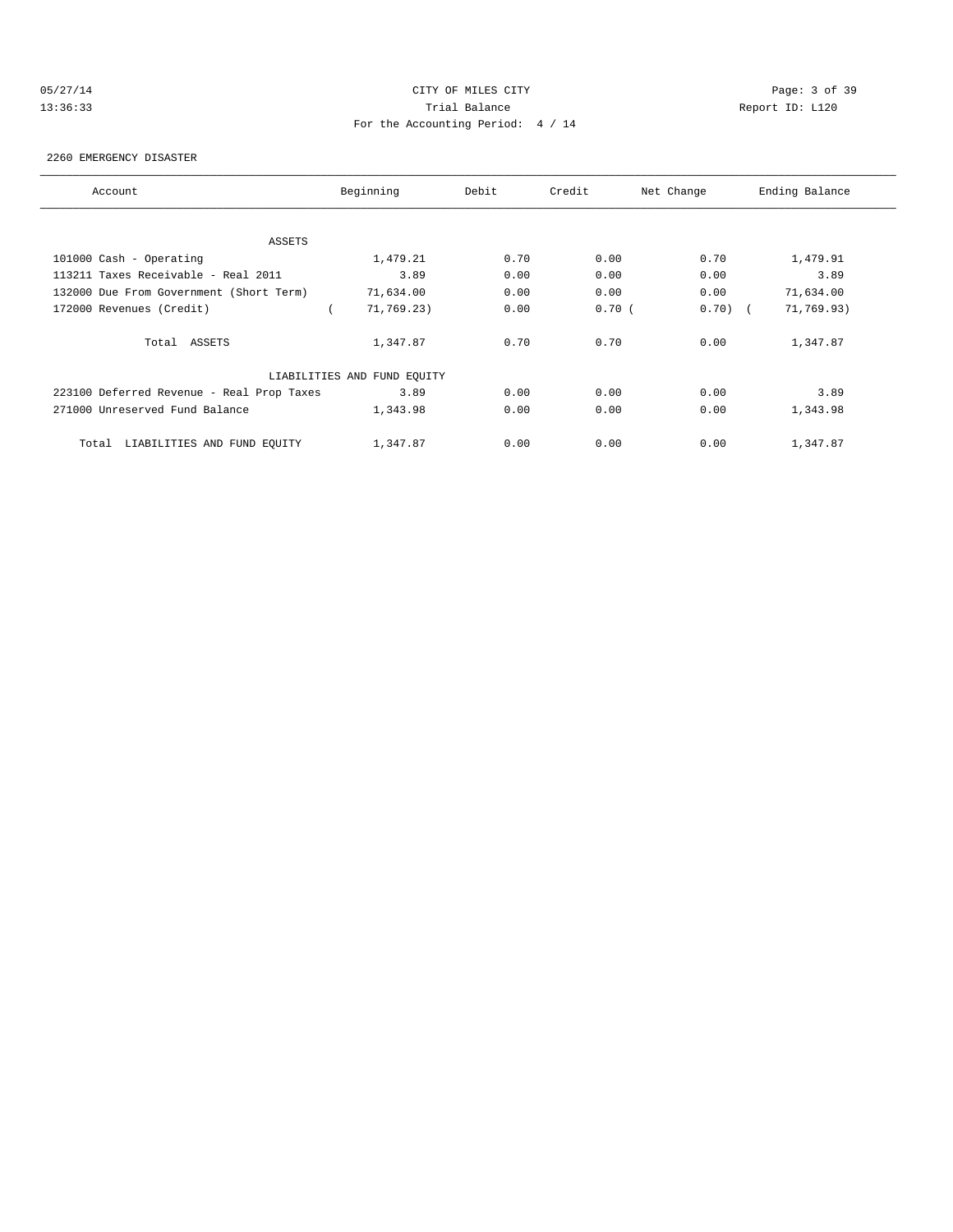### 05/27/14 CITY OF MILES CITY Page: 4 of 39 13:36:33 Trial Balance Report ID: L120 For the Accounting Period: 4 / 14

#### 2270 Health

| Account                              |        | Beginning                   | Debit    | Credit       | Net Change   | Ending Balance |
|--------------------------------------|--------|-----------------------------|----------|--------------|--------------|----------------|
|                                      |        |                             |          |              |              |                |
|                                      | ASSETS |                             |          |              |              |                |
| 101000 Cash - Operating              |        | 19,667.16                   | 0.00     | $2,750.00$ ( | 2,750.00     | 16,917.16      |
| 172000 Revenues (Credit)             |        | 30, 325.00)                 | 0.00     | 0.00         | 0.00         | 30, 325.00     |
| ASSETS<br>Total                      |        | 10,657.84)                  | 0.00     | $2,750.00$ ( | $2,750.00$ ( | 13,407.84)     |
|                                      |        | LIABILITIES AND FUND EQUITY |          |              |              |                |
| 202000 Accounts Payable              |        | 0.00                        | 2,750.00 | 2,750.00     | 0.00         | 0.00           |
| 242000 Expenditures (Debit)          |        | 24,805.14)                  | 2,750.00 | 0.00(        | 2,750.00     | 27, 555.14)    |
| 271000 Unreserved Fund Balance       |        | 14, 147.30                  | 0.00     | 0.00         | 0.00         | 14, 147.30     |
| LIABILITIES AND FUND EQUITY<br>Total |        | 10,657.84)                  | 5,500.00 | $2,750.00$ ( | 2,750.00     | 13,407.84)     |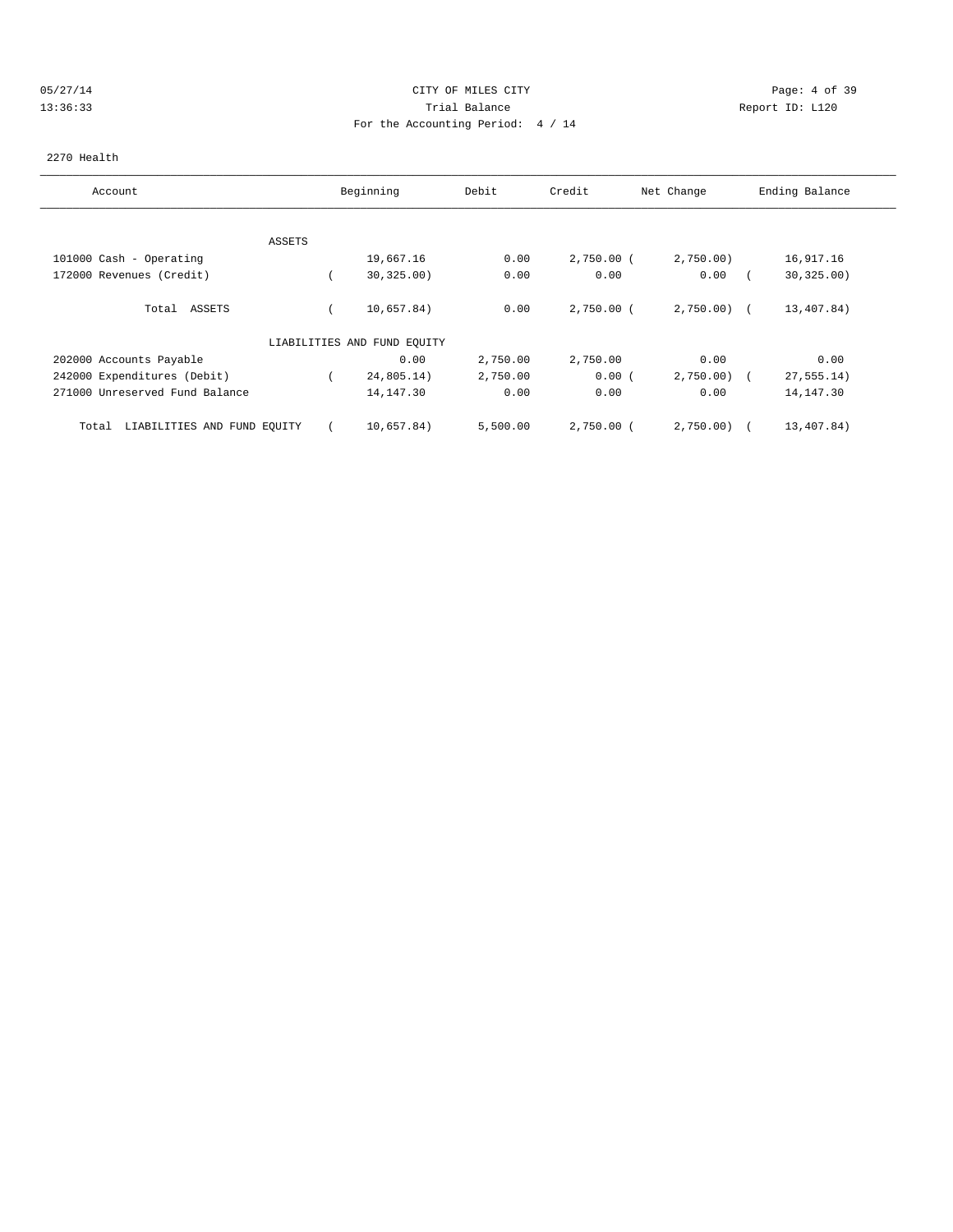### 05/27/14 Page: 5 of 39 13:36:33 Trial Balance Report ID: L120 For the Accounting Period: 4 / 14

2372 Permissive Medical Levy

| Account                                   | Beginning                   | Debit    | Credit        | Net Change    | Ending Balance |  |
|-------------------------------------------|-----------------------------|----------|---------------|---------------|----------------|--|
|                                           |                             |          |               |               |                |  |
| <b>ASSETS</b>                             |                             |          |               |               |                |  |
| 101000 Cash - Operating                   | 16,291.81                   | 2,330.30 | 0.00          | 2,330.30      | 18,622.11      |  |
| 113210 Taxes Receivable - Real 2010       | 0.01                        | 0.00     | 0.00          | 0.00          | 0.01           |  |
| 113211 Taxes Receivable - Real 2011       | 4.31)                       | 0.00     | 0.00          | 0.00          | 4.31)          |  |
| 113212 Taxes Receivable- Real 2012        | 10.58                       | 0.00     | 0.00          | 0.00          | 10.58          |  |
| 113213 Tax Receivables Real-2013          | 59,387.87                   | 0.00     | $2, 243.31$ ( | 2, 243.31)    | 57, 144.56     |  |
| 115212 Taxes Receivable Personal 2012     | 0.01                        | 0.00     | 0.00          | 0.00          | 0.01           |  |
| 115213 Taxes Receivable Personal 2013     | 26.76                       | 0.00     | $1.38$ (      | 1.38)         | 25.38          |  |
| 115214 Taxes Receivable Personal 2014     | 0.00                        | 1,004.17 | 83.17         | 921.00        | 921.00         |  |
| 172000 Revenues (Credit)                  | 82,767.68)                  | 0.00     | $2,330.30$ (  | $2,330.30)$ ( | 85,097.98)     |  |
| Total ASSETS                              | 7,054.95)                   | 3,334.47 | 4,658.16 (    | 1,323.69) (   | 8,378.64)      |  |
|                                           | LIABILITIES AND FUND EOUITY |          |               |               |                |  |
| 223100 Deferred Revenue - Real Prop Taxes | 59,394.12                   | 2,243.31 | 0.00(         | 2, 243.31)    | 57,150.81      |  |
| 223200 Deferred Revenue - Pers Prop Taxes | 24.17                       | 84.55    | 1,004.17      | 919.62        | 943.79         |  |
| 242000 Expenditures (Debit)               | 72, 526.50)                 | 0.00     | 0.00          | 0.00          | 72, 526.50)    |  |
| 271000 Unreserved Fund Balance            | 6,053.26                    | 0.00     | 0.00          | 0.00          | 6,053.26       |  |
| Total LIABILITIES AND FUND EQUITY         | 7,054.95)                   | 2,327.86 | $1,004.17$ (  | 1,323.69)     | 8,378.64)      |  |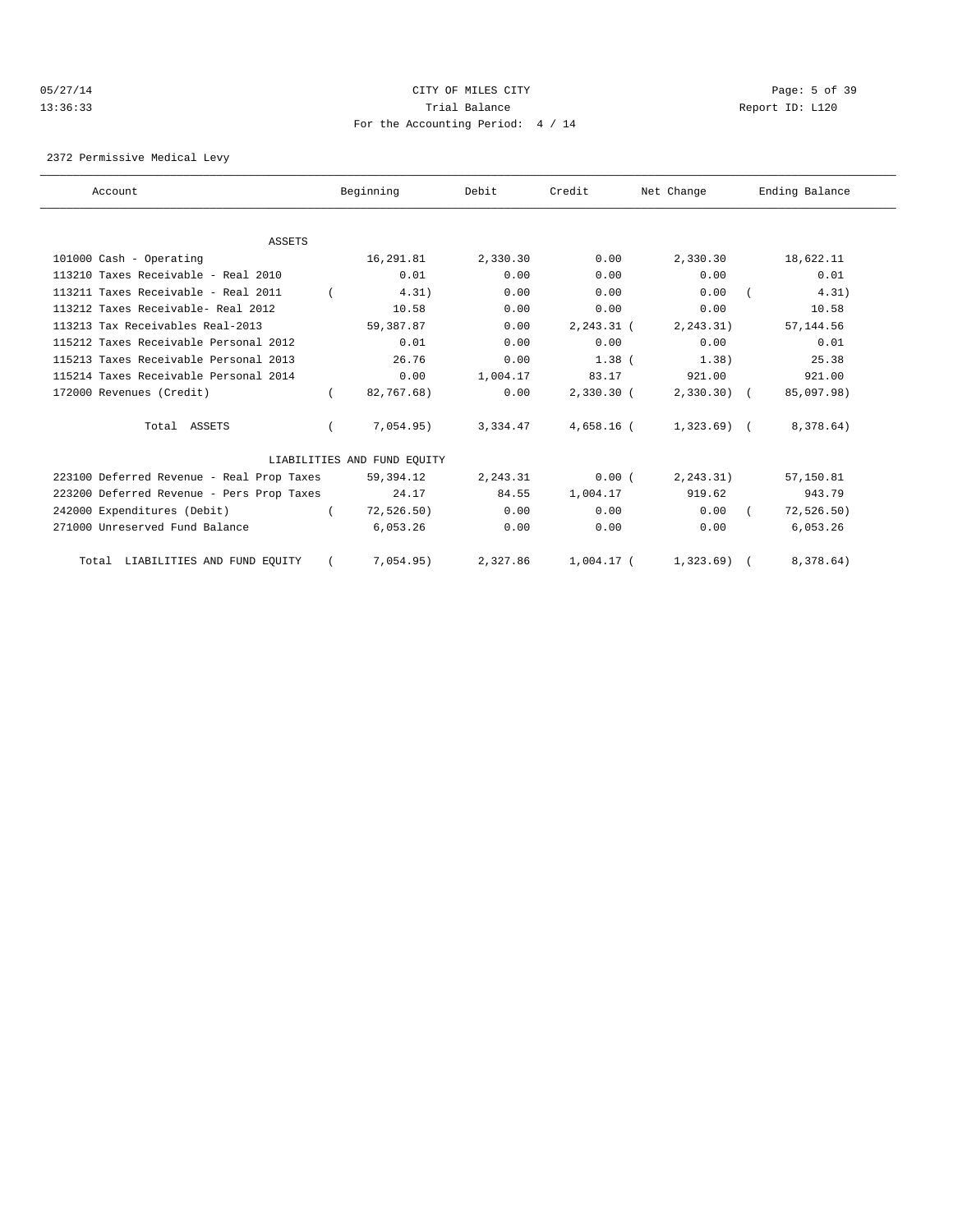# 05/27/14 Page: 6 of 39 13:36:33 Trial Balance Report ID: L120 For the Accounting Period: 4 / 14

#### 2394 BUILDING CODE ENFORCEMENT

| Account                              |        | Beginning                   | Debit      | Credit       | Net Change    | Ending Balance |
|--------------------------------------|--------|-----------------------------|------------|--------------|---------------|----------------|
|                                      |        |                             |            |              |               |                |
|                                      | ASSETS |                             |            |              |               |                |
| 101000 Cash - Operating              |        | 107,667.62                  | 40,969.18  | 36,833.39    | 4,135.79      | 111,803.41     |
| 172000 Revenues (Credit)             |        | 78, 224. 22)                | 0.00       | 40,969.18 (  | $40,969.18$ ( | 119, 193.40)   |
| Total ASSETS                         |        | 29,443.40                   | 40,969.18  | 77,802.57 (  | $36,833.39$ ( | 7,389.99)      |
|                                      |        | LIABILITIES AND FUND EQUITY |            |              |               |                |
| 202000 Accounts Payable              |        | 0.00                        | 35, 359.83 | 35, 359.83   | 0.00          | 0.00           |
| 242000 Expenditures (Debit)          |        | 66, 239.21)                 | 36,833.39  | 0.00(        | 36,833.39)    | 103,072.60)    |
| 271000 Unreserved Fund Balance       |        | 95,682.61                   | 0.00       | 0.00         | 0.00          | 95,682.61      |
| LIABILITIES AND FUND EQUITY<br>Total |        | 29,443.40                   | 72,193.22  | 35, 359.83 ( | 36,833.39)    | 7,389.99)      |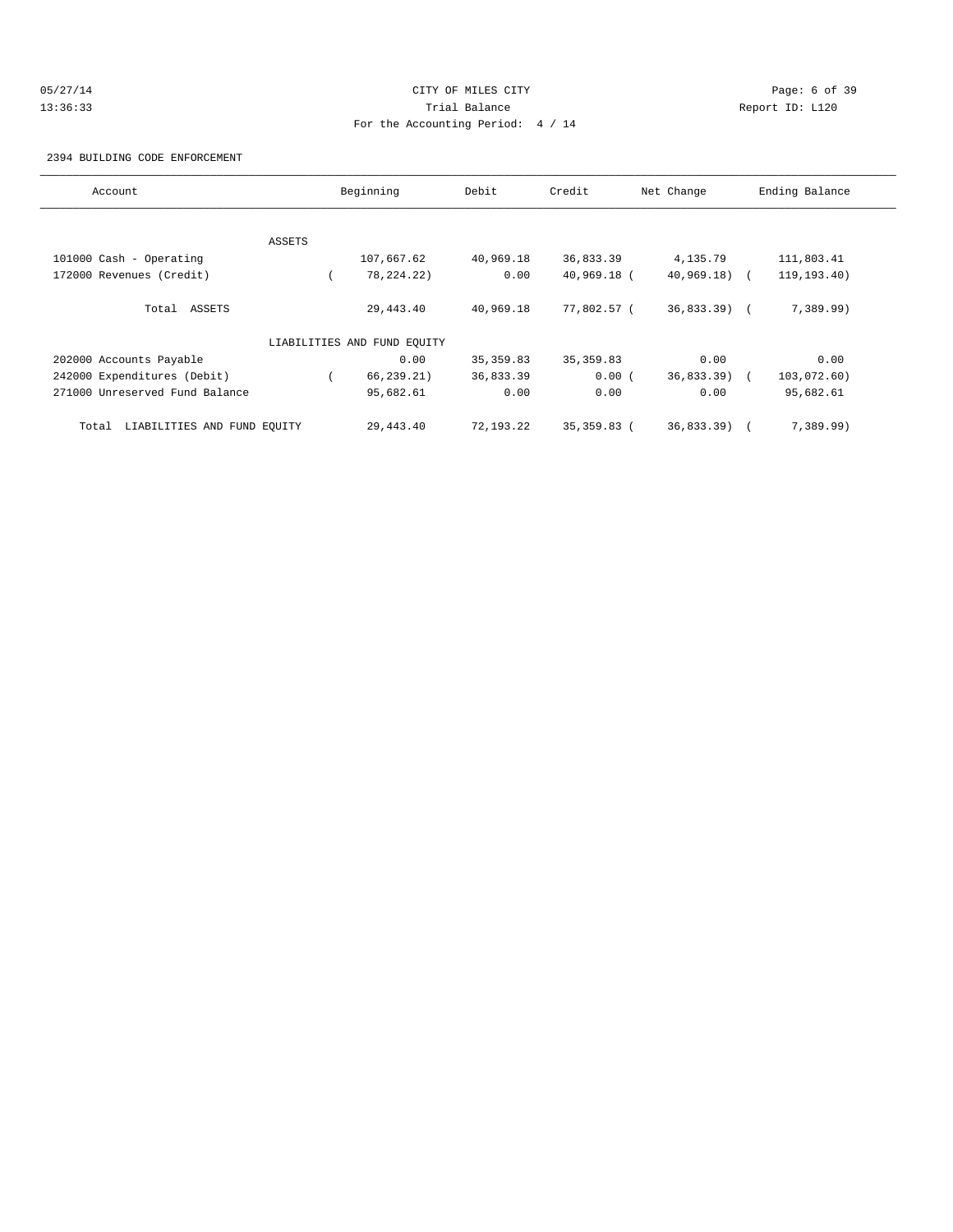### 05/27/14 Page: 7 of 39 13:36:33 Trial Balance Report ID: L120 For the Accounting Period: 4 / 14

2400 LTG M D#165-(Gen City)

| Account                                    | Beginning                   | Debit      | Credit       | Net Change    | Ending Balance |  |
|--------------------------------------------|-----------------------------|------------|--------------|---------------|----------------|--|
|                                            |                             |            |              |               |                |  |
| <b>ASSETS</b>                              |                             |            |              |               |                |  |
| 101000 Cash - Operating                    | 38,802.60                   | 2,523.34   | 14,873.26 (  | 12,349.92)    | 26,452.68      |  |
| 118080 Special Assessments Receivable 2008 | 45.01                       | 0.00       | 0.00         | 0.00          | 45.01          |  |
| 118090 Special Assessment Receivable 2009  | 118.67                      | 0.00       | 0.00         | 0.00          | 118.67         |  |
| 118100 Special Assessments Receivable 2010 | 97.74                       | 0.00       | 0.00         | 0.00          | 97.74          |  |
| 118110 Special Assessments Receivable 2011 | 124.74                      | 0.00       | 0.00         | 0.00          | 124.74         |  |
| 118120 Special Assessments Receivable 2012 | 285.66                      | 0.00       | 0.00         | 0.00          | 285.66         |  |
| 118130 Special Assessments Receivable 2013 | 56,638.26                   | 0.00       | $2,510.91$ ( | 2,510.91)     | 54, 127.35     |  |
| 172000 Revenues (Credit)                   | 104, 146. 96)               | 0.00       | 2,523.34 (   | $2,523.34$ (  | 106, 670.30)   |  |
| Total ASSETS                               | $8,034.28$ )                | 2,523.34   | 19,907.51 (  | 17,384.17) (  | 25, 418.45)    |  |
|                                            | LIABILITIES AND FUND EOUITY |            |              |               |                |  |
| 202000 Accounts Payable                    | 0.00                        | 14,873.26  | 14,873.26    | 0.00          | 0.00           |  |
| 223000 Deferred Revenue/Uncollected Taxes  | 57,431.44                   | 2,510.91   | 0.00(        | 2,510.91)     | 54,920.53      |  |
| 242000 Expenditures (Debit)                | 126,050.82)                 | 14,873.26  | 0.00(        | $14,873,26$ ( | 140,924.08)    |  |
| 271000 Unreserved Fund Balance             | 60,585.10                   | 0.00       | 0.00         | 0.00          | 60,585.10      |  |
| Total LIABILITIES AND FUND EQUITY          | 8,034.28)                   | 32, 257.43 | 14,873.26 (  | 17,384.17)    | 25, 418.45)    |  |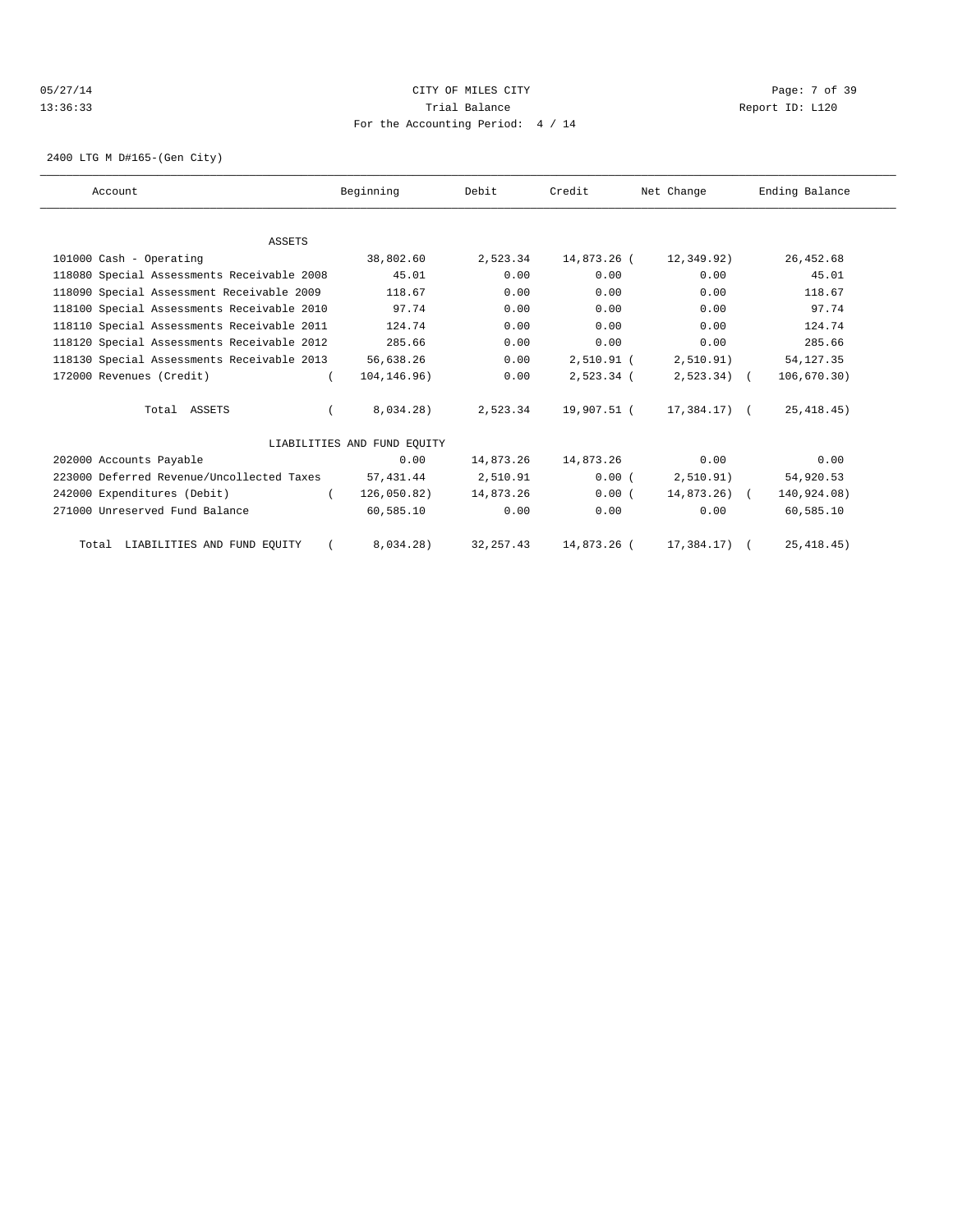### 05/27/14 CITY OF MILES CITY Page: 8 of 39 13:36:33 Trial Balance Report ID: L120 For the Accounting Period: 4 / 14

2420 LTG M D#167-(MilesAddn Etc)

| Account                                     | Beginning                   | Debit    | Credit     | Net Change   | Ending Balance |
|---------------------------------------------|-----------------------------|----------|------------|--------------|----------------|
| ASSETS                                      |                             |          |            |              |                |
| 101000 Cash - Operating                     | 6,859.42                    | 161.92   | 2,604.72 ( | 2,442.80)    | 4,416.62       |
| 118090 Special Assessment Receivable 2009 ( | 0.06)                       | 0.00     | 0.00       | 0.00         | 0.06)          |
| 118130 Special Assessments Receivable 2013  | 12,042.99                   | 0.00     | 161.12 (   | 161.12)      | 11,881.87      |
| 172000 Revenues (Credit)                    | 17,308.68)                  | 0.00     | 161.92 (   | 161.92)      | 17,470.60)     |
| Total ASSETS                                | 1,593.67                    | 161.92   | 2,927.76 ( | $2,765.84$ ( | 1,172.17)      |
|                                             | LIABILITIES AND FUND EQUITY |          |            |              |                |
| 202000 Accounts Payable                     | 0.00                        | 2,604.72 | 2,604.72   | 0.00         | 0.00           |
| 223000 Deferred Revenue/Uncollected Taxes   | 12,042.93                   | 161.12   | 0.00(      | 161.12)      | 11,881.81      |
| 242000 Expenditures (Debit)                 | 22,980.79)                  | 2,604.72 | 0.00(      | $2,604.72$ ( | 25, 585.51)    |
| 271000 Unreserved Fund Balance              | 12,531.53                   | 0.00     | 0.00       | 0.00         | 12,531.53      |
| LIABILITIES AND FUND EQUITY<br>Total        | 1,593.67                    | 5,370.56 | 2,604.72 ( | $2,765.84$ ( | 1,172.17)      |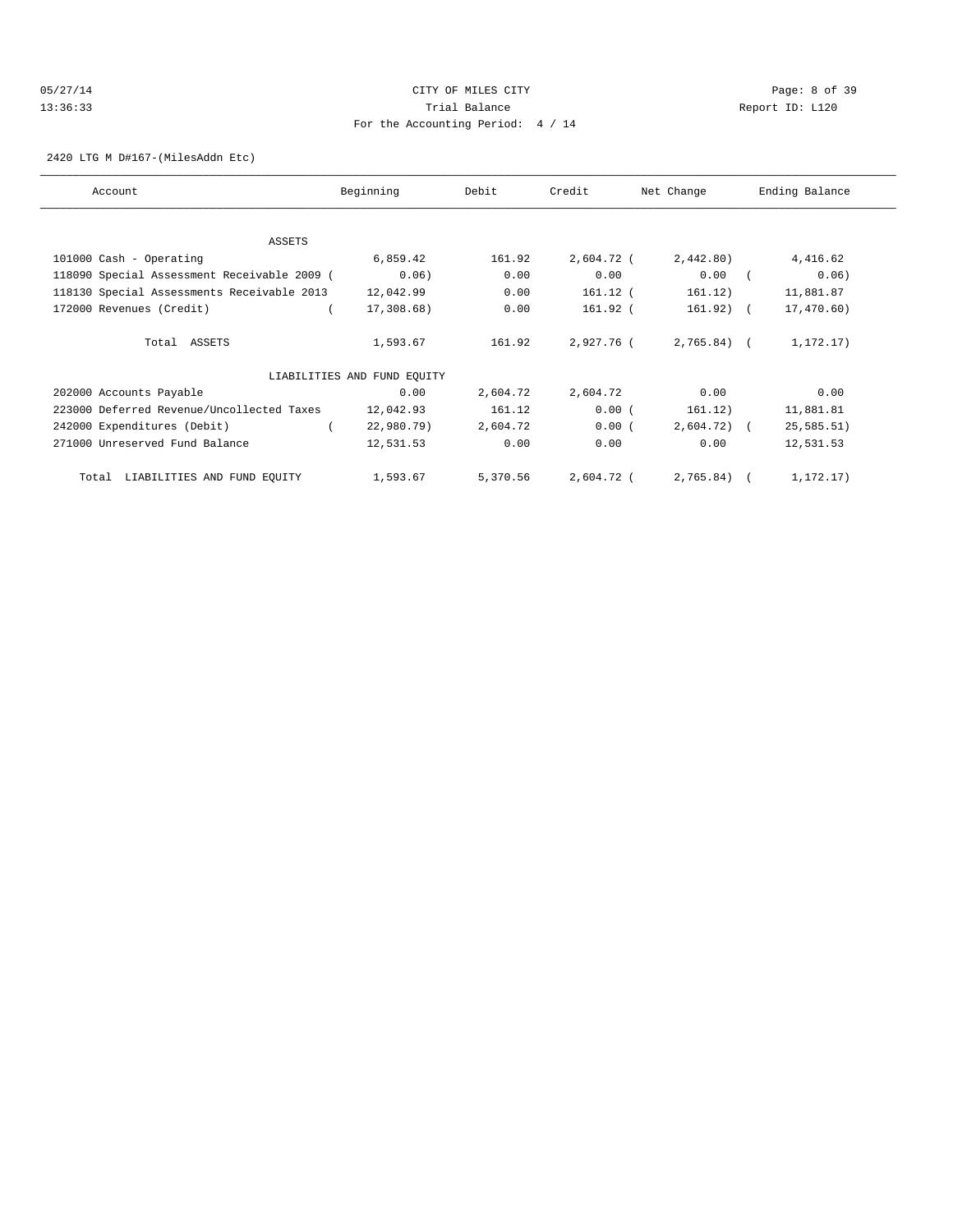### 05/27/14 CITY OF MILES CITY Page: 9 of 39 13:36:33 Trial Balance Report ID: L120 For the Accounting Period: 4 / 14

#### 2430 LTG M D#171-(Balsam Est)

| Account                                    | Beginning                   | Debit  | Credit     | Net Change | Ending Balance |
|--------------------------------------------|-----------------------------|--------|------------|------------|----------------|
|                                            |                             |        |            |            |                |
| ASSETS                                     |                             |        |            |            |                |
| 101000 Cash - Operating                    | 613.76                      | 16.05  | 137.80 (   | 121.75)    | 492.01         |
| 118130 Special Assessments Receivable 2013 | 1,130.83                    | 0.00   | 15.97(     | 15.97)     | 1,114.86       |
| 172000 Revenues (Credit)                   | 1,522.10)                   | 0.00   | $16.05$ (  | $16.05)$ ( | 1,538.15)      |
| Total ASSETS                               | 222.49                      | 16.05  | $169.82$ ( | 153.77)    | 68.72          |
|                                            | LIABILITIES AND FUND EQUITY |        |            |            |                |
| 202000 Accounts Payable                    | 0.00                        | 137.80 | 137.80     | 0.00       | 0.00           |
| 223000 Deferred Revenue/Uncollected Taxes  | 1,130.83                    | 15.97  | 0.00(      | 15.97)     | 1,114.86       |
| 242000 Expenditures (Debit)                | 2,559.63)                   | 137.80 | 0.00(      | 137.80) (  | 2,697.43)      |
| 271000 Unreserved Fund Balance             | 1,651.29                    | 0.00   | 0.00       | 0.00       | 1,651.29       |
| LIABILITIES AND FUND EQUITY<br>Total       | 222.49                      | 291.57 | 137.80 (   | 153.77)    | 68.72          |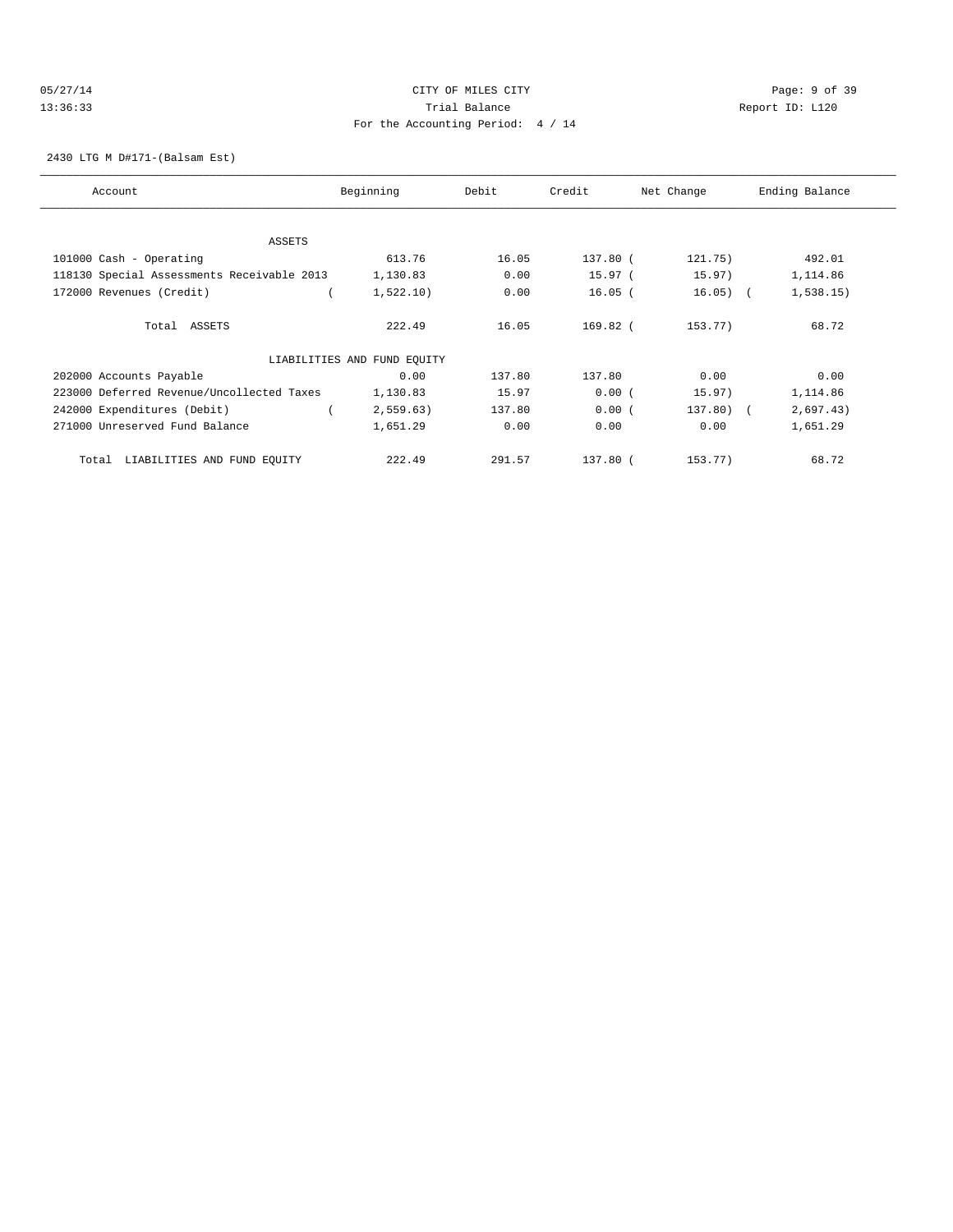# 05/27/14 Page: 10 of 39 13:36:33 Trial Balance Report ID: L120 For the Accounting Period: 4 / 14

2440 LTG M D#172-(Main Str)

| Account                                    | Beginning                   | Debit    | Credit        | Net Change     | Ending Balance |
|--------------------------------------------|-----------------------------|----------|---------------|----------------|----------------|
| ASSETS                                     |                             |          |               |                |                |
| 101000 Cash - Operating                    | 5,576.93                    | 80.76    | $1, 213.31$ ( | 1, 132, 55)    | 4,444.38       |
| 118090 Special Assessment Receivable 2009  | 0.01                        | 0.00     | 0.00          | 0.00           | 0.01           |
| 118130 Special Assessments Receivable 2013 | 3,168.92                    | 0.00     | $80.36$ (     | 80.36)         | 3,088.56       |
| 172000 Revenues (Credit)                   | 6, 307.60)                  | 0.00     | $80.76$ (     | $80.76$ (      | 6,388.36)      |
| Total ASSETS                               | 2,438.26                    | 80.76    | 1,374.43 (    | 1,293.67)      | 1,144.59       |
|                                            | LIABILITIES AND FUND EQUITY |          |               |                |                |
| 202000 Accounts Payable                    | 0.00                        | 1,213.31 | 1,213.31      | 0.00           | 0.00           |
| 223000 Deferred Revenue/Uncollected Taxes  | 3,168.93                    | 80.36    | 0.00(         | 80.36)         | 3,088.57       |
| 242000 Expenditures (Debit)                | 15,877.75)                  | 1,213.31 | 0.00(         | $1, 213.31)$ ( | 17,091.06)     |
| 271000 Unreserved Fund Balance             | 15,147.08                   | 0.00     | 0.00          | 0.00           | 15,147.08      |
| LIABILITIES AND FUND EQUITY<br>Total       | 2,438.26                    | 2,506.98 | 1,213.31 (    | 1,293.67)      | 1,144.59       |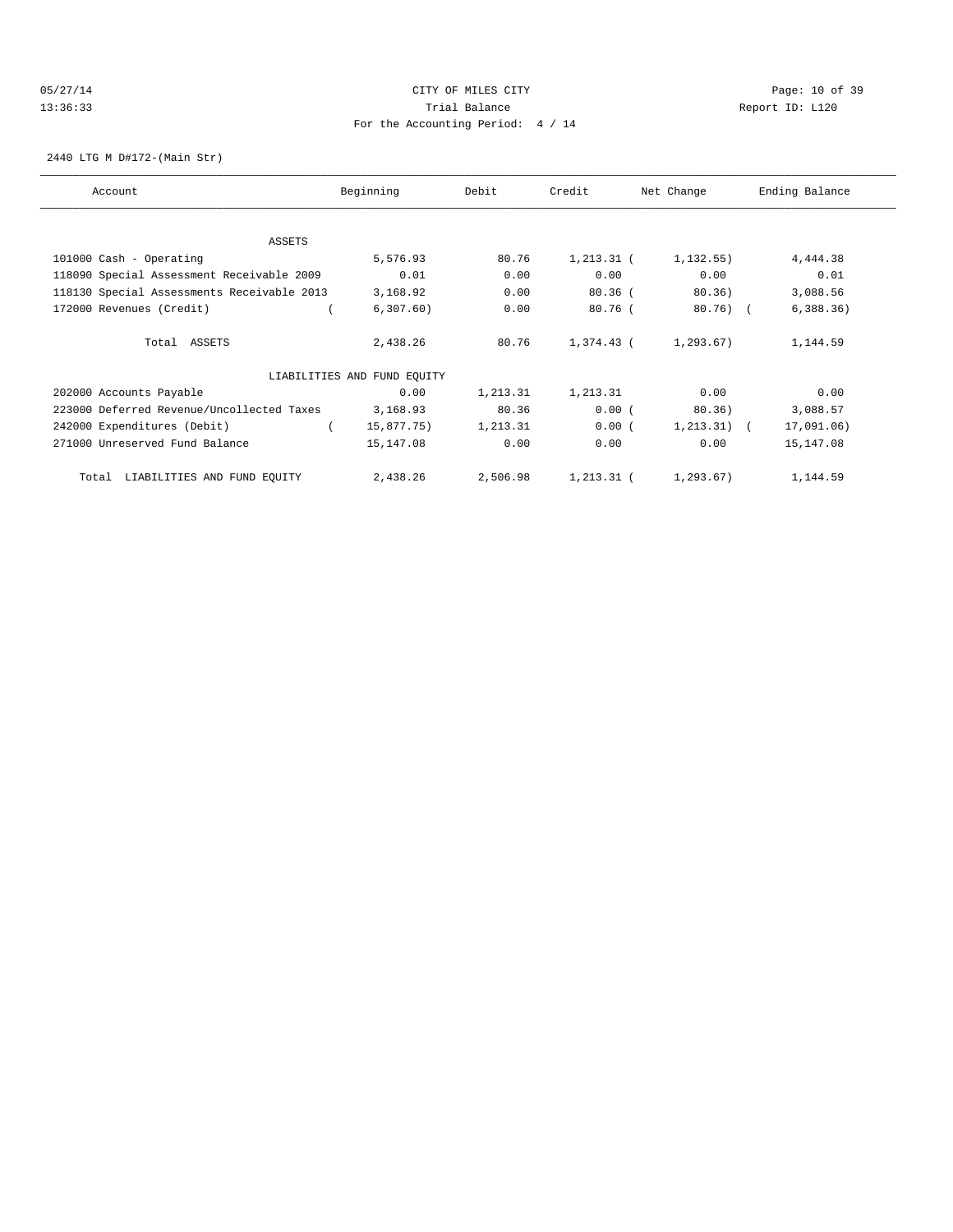# 05/27/14 Page: 11 of 39 13:36:33 Trial Balance Report ID: L120 For the Accounting Period: 4 / 14

2450 LTG M D#195-(SG-Trico)

| Account                                     | Beginning                   | Debit  | Credit     | Net Change  | Ending Balance |
|---------------------------------------------|-----------------------------|--------|------------|-------------|----------------|
|                                             |                             |        |            |             |                |
| <b>ASSETS</b>                               |                             |        |            |             |                |
| 101000 Cash - Operating                     | 631.88                      | 94.02  | $401.84$ ( | 307.82)     | 324.06         |
| 118090 Special Assessment Receivable 2009 ( | 0.02)                       | 0.00   | 0.00       | 0.00        | 0.02)          |
| 118110 Special Assessments Receivable 2011  | 96.24                       | 0.00   | 0.00       | 0.00        | 96.24          |
| 118120 Special Assessments Receivable 2012  | 254.88                      | 0.00   | 0.00       | 0.00        | 254.88         |
| 118130 Special Assessments Receivable 2013  | 2,801.90                    | 0.00   | $93.56$ (  | 93.56)      | 2,708.34       |
| 172000 Revenues (Credit)                    | 3,382.16)                   | 0.00   | $94.02$ (  | $94.02$ ) ( | 3,476.18)      |
| Total ASSETS                                | 402.72                      | 94.02  | 589.42 (   | $495.40$ (  | 92.68)         |
|                                             | LIABILITIES AND FUND EQUITY |        |            |             |                |
| 202000 Accounts Payable                     | 0.00                        | 401.84 | 401.84     | 0.00        | 0.00           |
| 223000 Deferred Revenue/Uncollected Taxes   | 3,153.00                    | 93.56  | 0.00(      | 93.56)      | 3,059.44       |
| 242000 Expenditures (Debit)                 | 4,616.56)                   | 401.84 | 0.00(      | 401.84)     | 5,018.40)      |
| 271000 Unreserved Fund Balance              | 1,866.28                    | 0.00   | 0.00       | 0.00        | 1,866.28       |
| Total LIABILITIES AND FUND EQUITY           | 402.72                      | 897.24 | $401.84$ ( | $495.40$ )  | 92.68)         |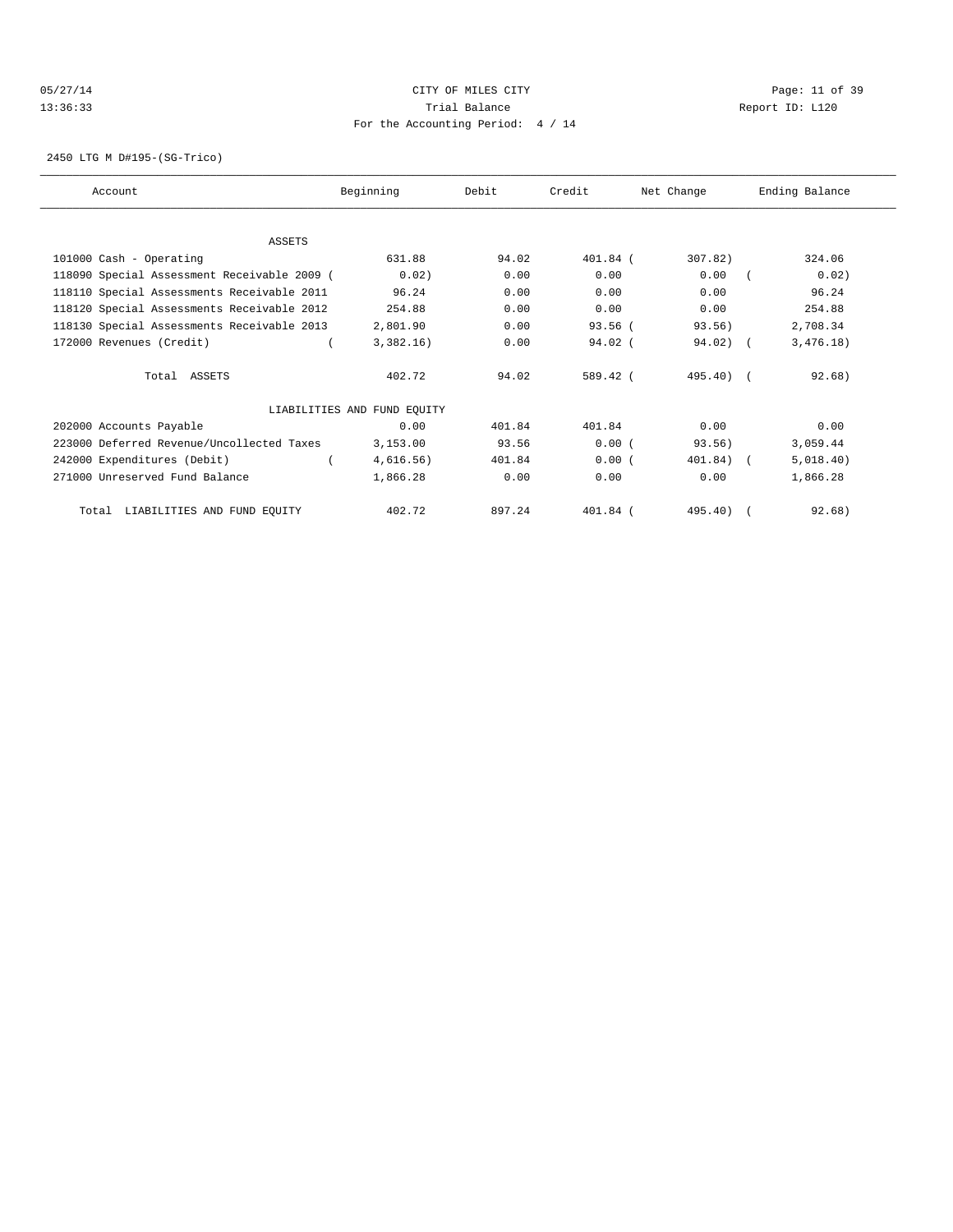### 05/27/14 Page: 12 of 39 13:36:33 Trial Balance Report ID: L120 For the Accounting Period: 4 / 14

2470 LTG M D#202-(SG-MDU&NV)

| Account                                    | Beginning                   | Debit    | Credit   | Net Change  | Ending Balance |
|--------------------------------------------|-----------------------------|----------|----------|-------------|----------------|
| ASSETS                                     |                             |          |          |             |                |
| 101000 Cash - Operating                    | 1,491.89                    | 158.33   | 597.51 ( | 439.18)     | 1,052.71       |
|                                            |                             |          |          |             |                |
| 118130 Special Assessments Receivable 2013 | 3,122.57                    | 0.00     | 157.55 ( | 157.55)     | 2,965.02       |
| 172000 Revenues (Credit)                   | 4,820.97)                   | 0.00     | 158.33 ( | $158.33)$ ( | 4,979.30)      |
| Total ASSETS                               | 206.51)                     | 158.33   | 913.39 ( | $755.06$ (  | 961.57)        |
|                                            | LIABILITIES AND FUND EQUITY |          |          |             |                |
| 202000 Accounts Payable                    | 0.00                        | 597.51   | 597.51   | 0.00        | 0.00           |
| 223000 Deferred Revenue/Uncollected Taxes  | 3,122.57                    | 157.55   | 0.00(    | 157.55)     | 2,965.02       |
| 242000 Expenditures (Debit)                | 6, 155.85)                  | 597.51   | 0.00(    | 597.51) (   | 6, 753.36)     |
| 271000 Unreserved Fund Balance             | 2,826.77                    | 0.00     | 0.00     | 0.00        | 2,826.77       |
| LIABILITIES AND FUND EQUITY<br>Total       | 206.51)                     | 1,352.57 | 597.51 ( | 755.06)     | 961.57)        |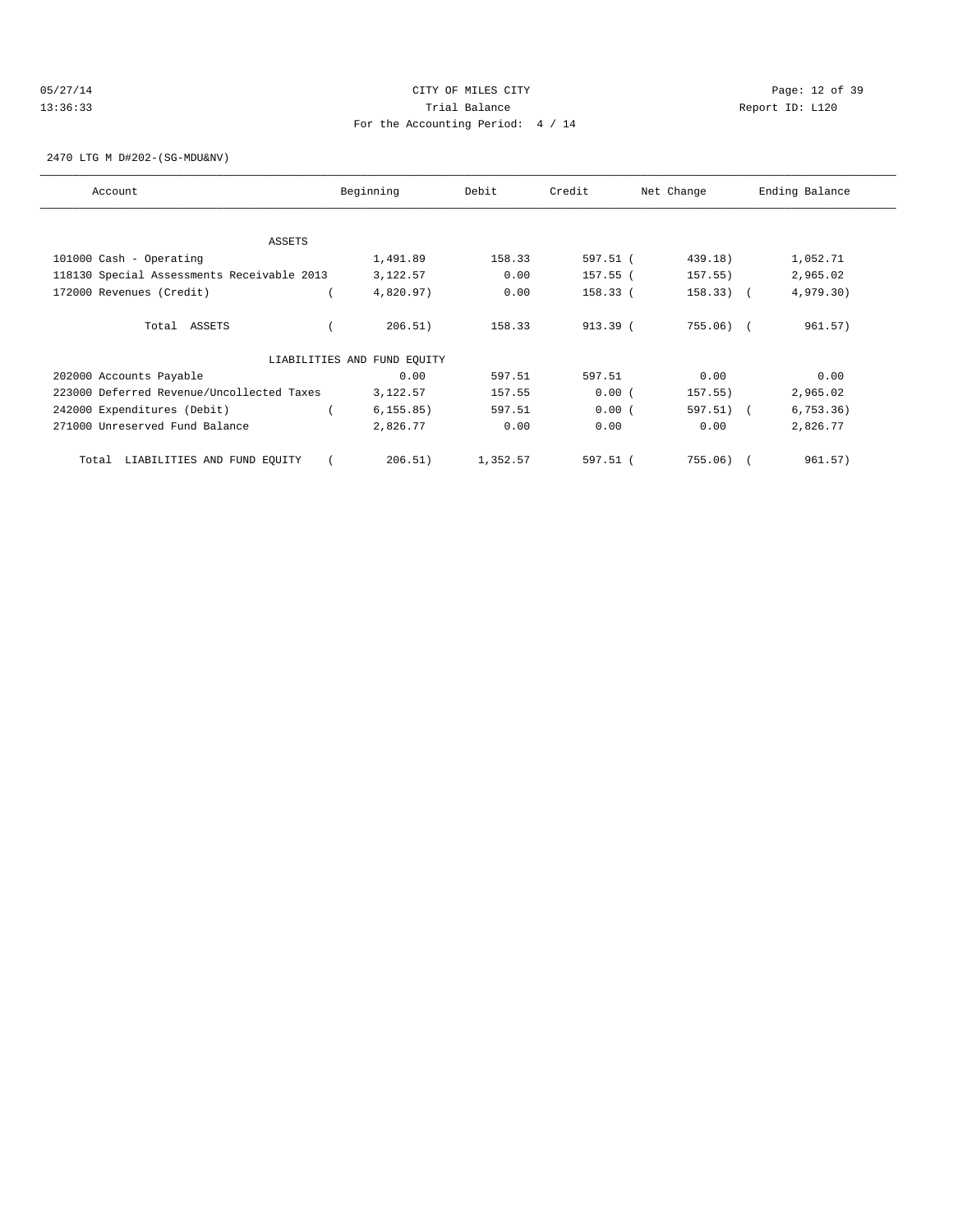# 05/27/14 Page: 13 of 39 13:36:33 Trial Balance Report ID: L120 For the Accounting Period: 4 / 14

#### 2480 LTG M M#173-(Milestown Estates)

| Account                                    | Beginning                   | Debit  | Credit    | Net Change | Ending Balance |
|--------------------------------------------|-----------------------------|--------|-----------|------------|----------------|
|                                            |                             |        |           |            |                |
| ASSETS                                     |                             |        |           |            |                |
| 101000 Cash - Operating                    | 1,325.45                    | 7.31   | $60.36$ ( | 53.05)     | 1,272.40       |
| 118130 Special Assessments Receivable 2013 | 146.54                      | 0.00   | 7.27(     | 7.27)      | 139.27         |
| 172000 Revenues (Credit)                   | 808.27)                     | 0.00   | $7.31$ (  | $7.31)$ (  | 815.58)        |
| Total ASSETS                               | 663.72                      | 7.31   | 74.94 (   | 67.63)     | 596.09         |
|                                            | LIABILITIES AND FUND EQUITY |        |           |            |                |
| 202000 Accounts Payable                    | 0.00                        | 60.36  | 60.36     | 0.00       | 0.00           |
| 223000 Deferred Revenue/Uncollected Taxes  | 146.54                      | 7.27   | 0.00(     | 7.27)      | 139.27         |
| 242000 Expenditures (Debit)                | 563.60)                     | 60.36  | 0.00(     | $60.36)$ ( | 623.96)        |
| 271000 Unreserved Fund Balance             | 1,080.78                    | 0.00   | 0.00      | 0.00       | 1,080.78       |
| LIABILITIES AND FUND EQUITY<br>Total       | 663.72                      | 127.99 | $60.36$ ( | 67.63)     | 596.09         |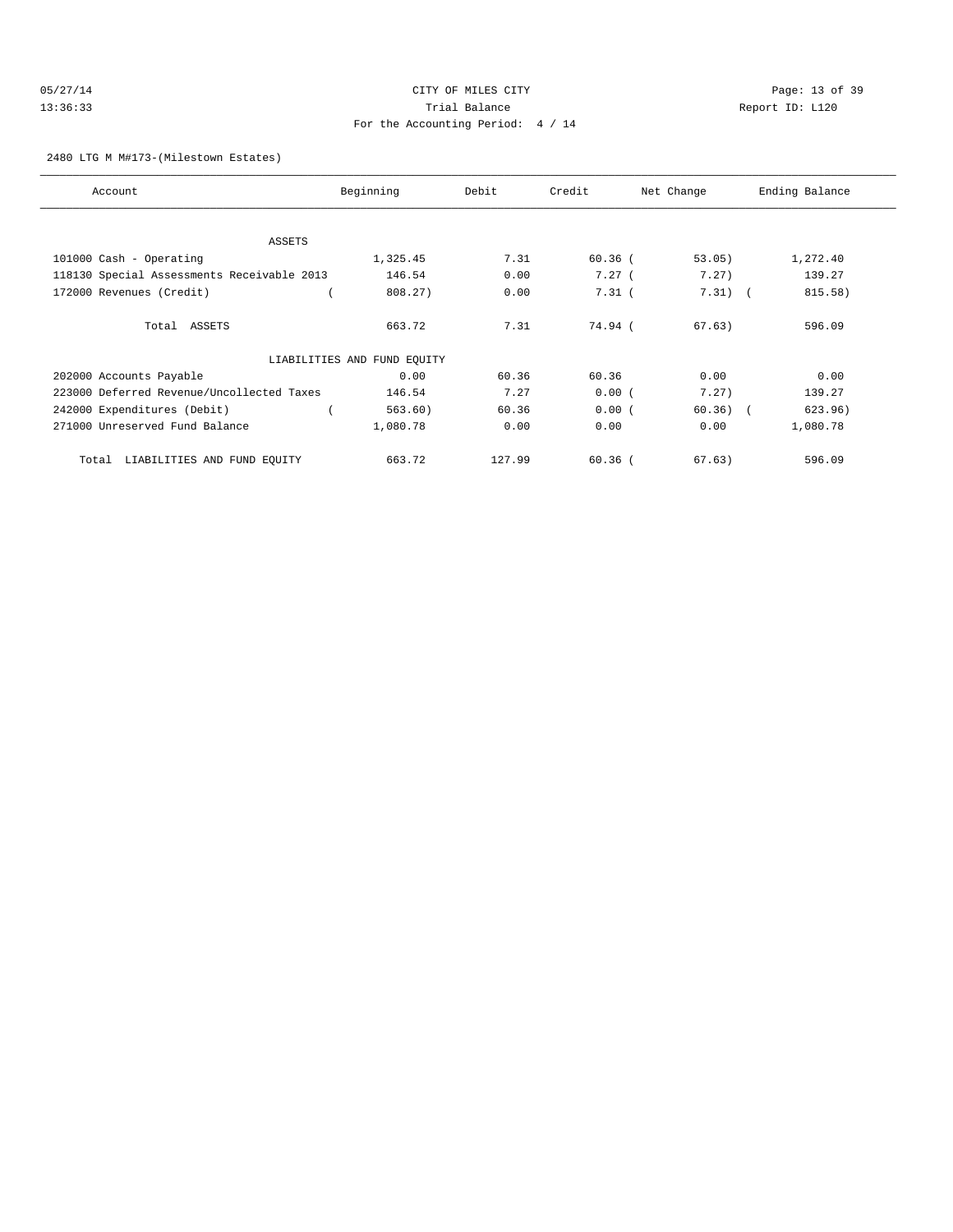### 05/27/14 Page: 14 of 39 13:36:33 Trial Balance Report ID: L120 For the Accounting Period: 4 / 14

2510 STR MAINT DIST #204

| Account                                    | Beginning                   | Debit     | Credit       | Net Change   | Ending Balance |
|--------------------------------------------|-----------------------------|-----------|--------------|--------------|----------------|
|                                            |                             |           |              |              |                |
| <b>ASSETS</b>                              |                             |           |              |              |                |
| 101000 Cash - Operating                    | 371,835.67                  | 14,961.02 | 33,287.01 (  | 18,325.99)   | 353,509.68     |
| 118080 Special Assessments Receivable 2008 | 17.02                       | 0.00      | 0.00         | 0.00         | 17.02          |
| 118090 Special Assessment Receivable 2009  | 17.24                       | 0.00      | 0.00         | 0.00         | 17.24          |
| 118100 Special Assessments Receivable 2010 | 17.89                       | 0.00      | 0.00         | 0.00         | 17.89          |
| 118110 Special Assessments Receivable 2011 | 608.99                      | 0.00      | 0.00         | 0.00         | 608.99         |
| 118120 Special Assessments Receivable 2012 | 1,844.71                    | 0.00      | 0.00         | 0.00         | 1,844.71       |
| 118130 Special Assessments Receivable 2013 | 382, 285. 25                | 0.00      | 14,887.31 (  | 14,887.31)   | 367, 397.94    |
| 172000 Revenues (Credit)                   | 626, 331.65)                | 0.00      | 14,961.02 (  | 14,961.02) ( | 641,292.67)    |
| Total ASSETS                               | 130,295.12                  | 14,961.02 | 63,135.34 (  | 48, 174. 32) | 82,120.80      |
|                                            | LIABILITIES AND FUND EQUITY |           |              |              |                |
| 202000 Accounts Payable                    | 0.00                        | 8,363.24  | 8,363.24     | 0.00         | 0.00           |
| 223000 Deferred Revenue/Uncollected Taxes  | 384,791.11                  | 14,887.31 | 0.00(        | 14,887.31)   | 369,903.80     |
| 242000 Expenditures (Debit)                | 781,503.14)                 | 33,287.01 | 0.00(        | 33,287.01) ( | 814,790.15)    |
| 271000 Unreserved Fund Balance             | 527,007.15                  | 0.00      | 0.00         | 0.00         | 527,007.15     |
| Total LIABILITIES AND FUND EQUITY          | 130,295.12                  | 56,537.56 | $8.363.24$ ( | 48, 174, 32) | 82,120.80      |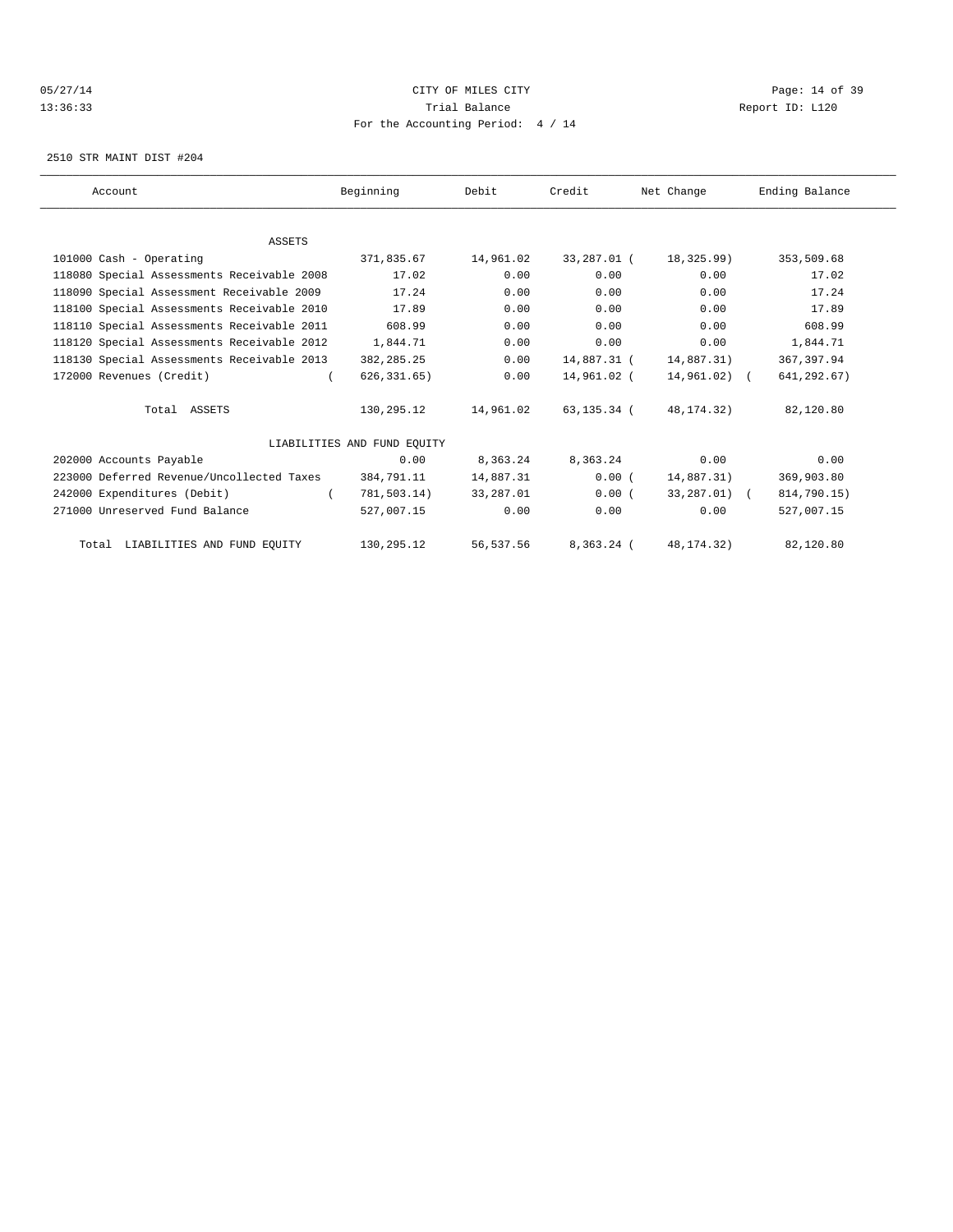### 05/27/14 Page: 15 of 39 13:36:33 Trial Balance Report ID: L120 For the Accounting Period: 4 / 14

2520 STR MAINT DIST #205

| Account                                    | Beginning                   | Debit      | Credit       | Net Change      | Ending Balance |  |
|--------------------------------------------|-----------------------------|------------|--------------|-----------------|----------------|--|
|                                            |                             |            |              |                 |                |  |
| ASSETS                                     |                             |            |              |                 |                |  |
| 101000 Cash - Operating                    | 297,844.65                  | 5,630.06   | 22,297.78 (  | 16,667.72)      | 281, 176.93    |  |
| 118080 Special Assessments Receivable 2008 | 151.97                      | 0.00       | 0.00         | 0.00            | 151.97         |  |
| 118090 Special Assessment Receivable 2009  | 303.97                      | 0.00       | 0.00         | 0.00            | 303.97         |  |
| 118100 Special Assessments Receivable 2010 | 319.12                      | 0.00       | 0.00         | 0.00            | 319.12         |  |
| 118110 Special Assessments Receivable 2011 | 297.18                      | 0.00       | 0.00         | 0.00            | 297.18         |  |
| 118120 Special Assessments Receivable 2012 | 1,008.28                    | 0.00       | 0.00         | 0.00            | 1,008.28       |  |
| 118130 Special Assessments Receivable 2013 | 88,189.76                   | 0.00       | $5,602.32$ ( | 5,602.32)       | 82,587.44      |  |
| 172000 Revenues (Credit)                   | 200, 153.45)                | 0.00       | $5,630.06$ ( | $5,630.06$ (    | 205,783.51)    |  |
| Total ASSETS                               | 187,961.48                  | 5,630.06   | 33,530.16 (  | 27,900.10)      | 160,061.38     |  |
|                                            | LIABILITIES AND FUND EOUITY |            |              |                 |                |  |
| 202000 Accounts Payable                    | 0.00                        | 14,225.64  | 14,225.64    | 0.00            | 0.00           |  |
| 223000 Deferred Revenue/Uncollected Taxes  | 90,558.12                   | 5,602.32   | 0.00(        | 5,602.32)       | 84,955.80      |  |
| 242000 Expenditures (Debit)                | 117,821.37)<br>$\sqrt{2}$   | 22, 297.78 | 0.00(        | $22, 297, 78$ ( | 140, 119. 15)  |  |
| 271000 Unreserved Fund Balance             | 215, 224. 73                | 0.00       | 0.00         | 0.00            | 215, 224.73    |  |
| Total LIABILITIES AND FUND EQUITY          | 187,961.48                  | 42, 125.74 | 14,225.64 (  | 27,900.10)      | 160,061.38     |  |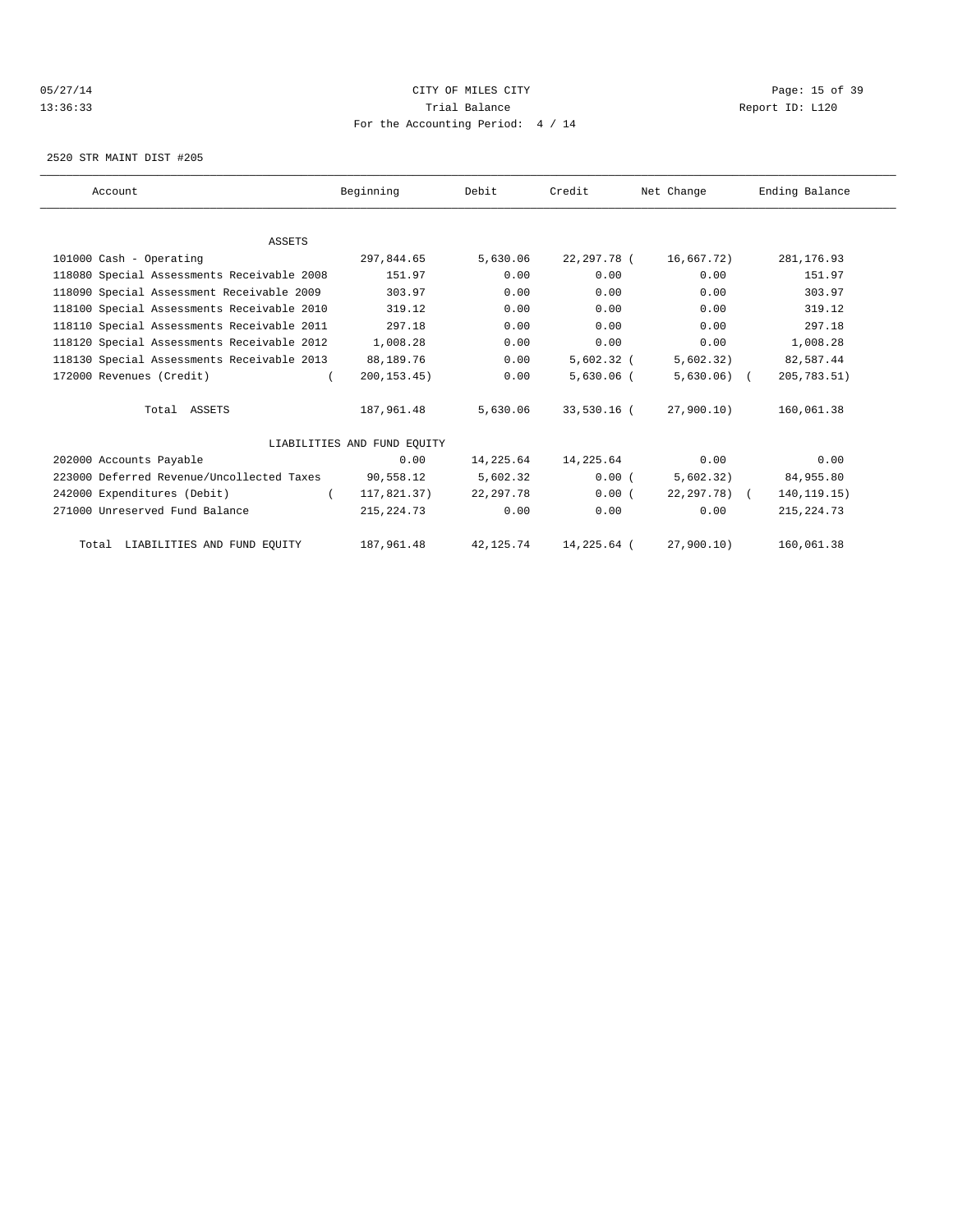| 05/27/14 | CITY OF MILES CITY                | Page: 16 of 39  |
|----------|-----------------------------------|-----------------|
| 13:36:33 | Trial Balance                     | Report ID: L120 |
|          | For the Accounting Period: 4 / 14 |                 |

2540 STR MAINT DIST#207-(MILESTOWN ESTATES)

| Account                                    | Beginning                   | Debit  | Credit     | Net Change     | Ending Balance |
|--------------------------------------------|-----------------------------|--------|------------|----------------|----------------|
|                                            |                             |        |            |                |                |
| ASSETS                                     |                             |        |            |                |                |
| 101000 Cash - Operating                    | 3,053.24                    | 38.83  | 355.58 (   | 316.75)        | 2,736.49       |
| 118130 Special Assessments Receivable 2013 | 778.40                      | 0.00   | $38.64$ (  | 38.64)         | 739.76         |
| 172000 Revenues (Credit)                   | 4,012.70)                   | 0.00   | 38.83(     | $38.83)$ (     | 4,051.53)      |
| Total ASSETS                               | 181.06)                     | 38.83  | $433.05$ ( | $394.22$ ) $($ | 575.28)        |
|                                            | LIABILITIES AND FUND EQUITY |        |            |                |                |
| 223000 Deferred Revenue/Uncollected Taxes  | 778.40                      | 38.64  | 0.00(      | 38.64)         | 739.76         |
| 242000 Expenditures (Debit)                | 3,232.17)                   | 355.58 | 0.00(      | $355.58$ (     | 3,587.75)      |
| 271000 Unreserved Fund Balance             | 2,272.71                    | 0.00   | 0.00       | 0.00           | 2,272.71       |
| Total LIABILITIES AND FUND EQUITY          | 181.06)                     | 394.22 | 0.00(      | 394.22)        | 575.28)        |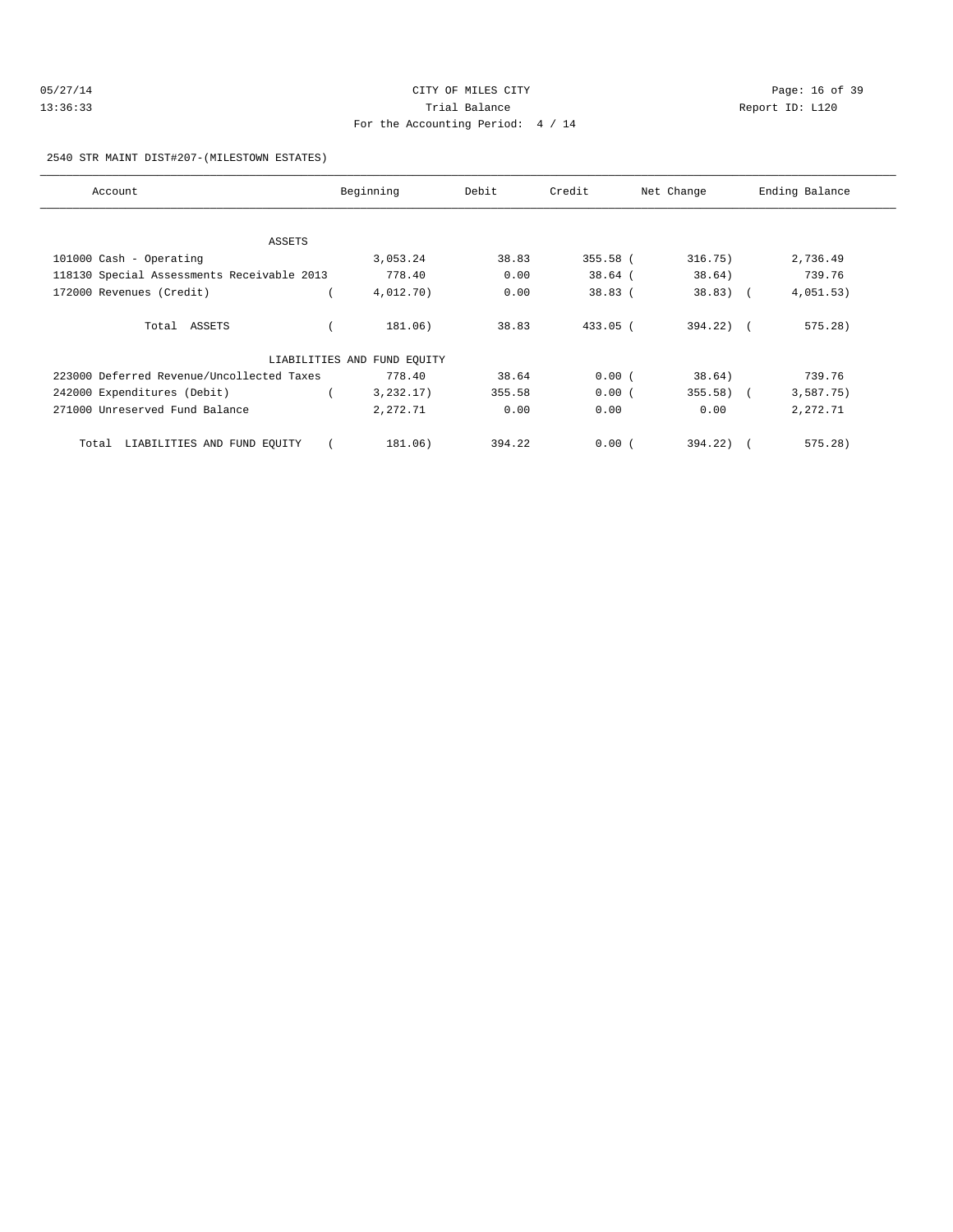| 05/27/14 | CITY OF MILES CITY                | Page: 17 of 39  |
|----------|-----------------------------------|-----------------|
| 13:36:33 | Trial Balance                     | Report ID: L120 |
|          | For the Accounting Period: 4 / 14 |                 |

#### 2701 Fire Grants

| Account                           | Beginning                   | Debit | Credit | Net Change | Ending Balance |
|-----------------------------------|-----------------------------|-------|--------|------------|----------------|
| ASSETS                            |                             |       |        |            |                |
| 101000 Cash - Operating           | 100.15                      | 0.00  | 0.00   | 0.00       | 100.15         |
| Total ASSETS                      | 100.15                      | 0.00  | 0.00   | 0.00       | 100.15         |
|                                   | LIABILITIES AND FUND EQUITY |       |        |            |                |
| 271000 Unreserved Fund Balance    | 100.15                      | 0.00  | 0.00   | 0.00       | 100.15         |
| Total LIABILITIES AND FUND EQUITY | 100.15                      | 0.00  | 0.00   | 0.00       | 100.15         |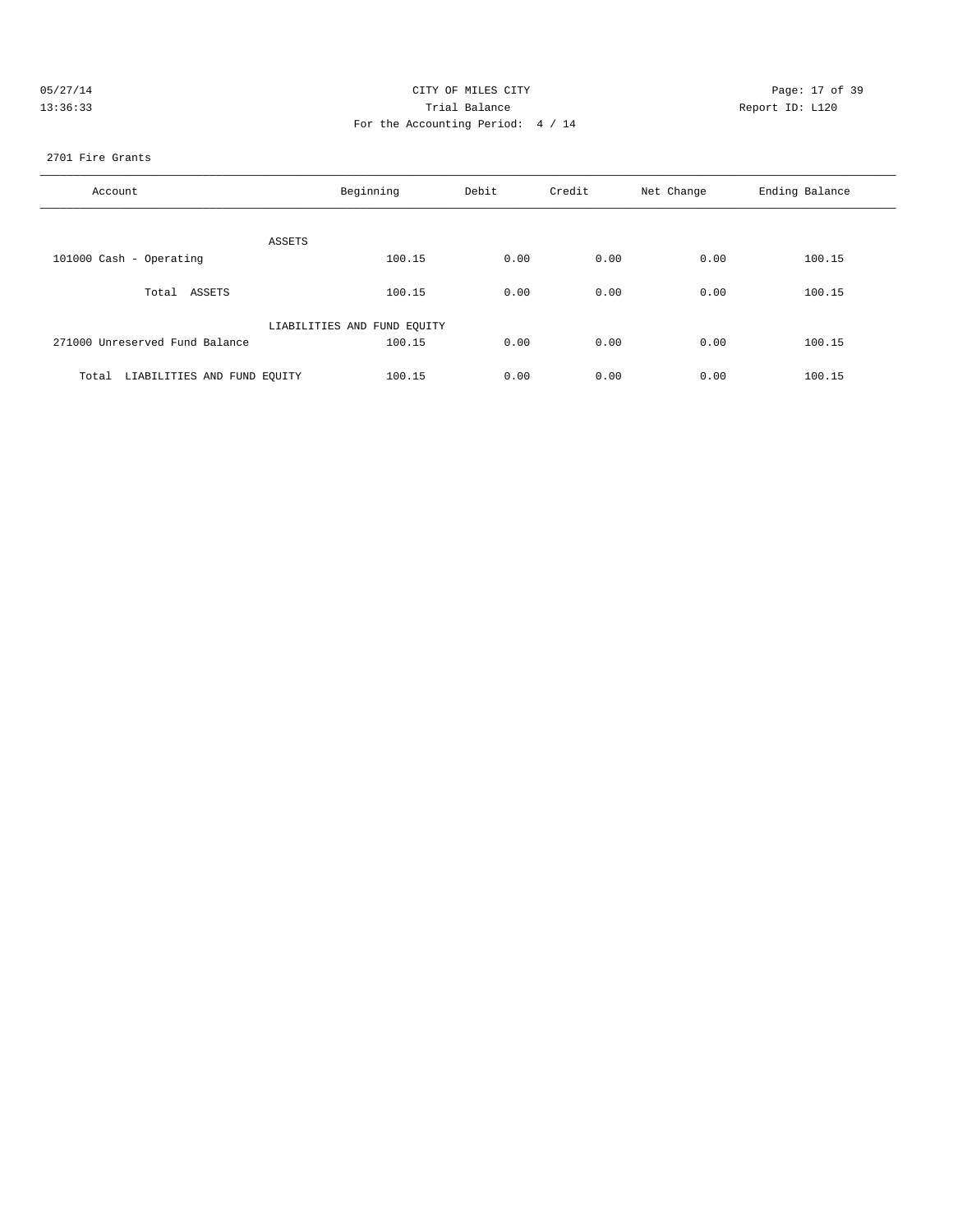| 05/27/1 |   |  |  |  |
|---------|---|--|--|--|
|         | 2 |  |  |  |

# CITY OF MILES CITY CONTROL CONTROL CONTROL CONTROL CITY 13:36:33 Trial Balance Report ID: L120 For the Accounting Period: 4 / 14

### 2820 GAS TAX

| Account                              | Beginning                   | Debit       | Credit      | Net Change   | Ending Balance |
|--------------------------------------|-----------------------------|-------------|-------------|--------------|----------------|
|                                      |                             |             |             |              |                |
| ASSETS                               |                             |             |             |              |                |
| 101000 Cash - Operating              | 132,317.42                  | 15,182.32   | 480.39      | 14,701.93    | 147,019.35     |
| 172000 Revenues (Credit)             | 136,640.93)                 | 0.00        | 15,182.32 ( | 15, 182. 32) | 151,823.25)    |
| Total ASSETS                         | 4.323.51                    | 15, 182. 32 | 15,662.71 ( | 480.39) (    | 4,803.90       |
|                                      | LIABILITIES AND FUND EQUITY |             |             |              |                |
| 242000 Expenditures (Debit)          | 4,323.51)                   | 480.39      | 0.00(       | $480.39$ (   | 4,803.90       |
| LIABILITIES AND FUND EOUITY<br>Total | 4,323.51)                   | 480.39      | 0.00(       | $480.39$ )   | 4,803.90)      |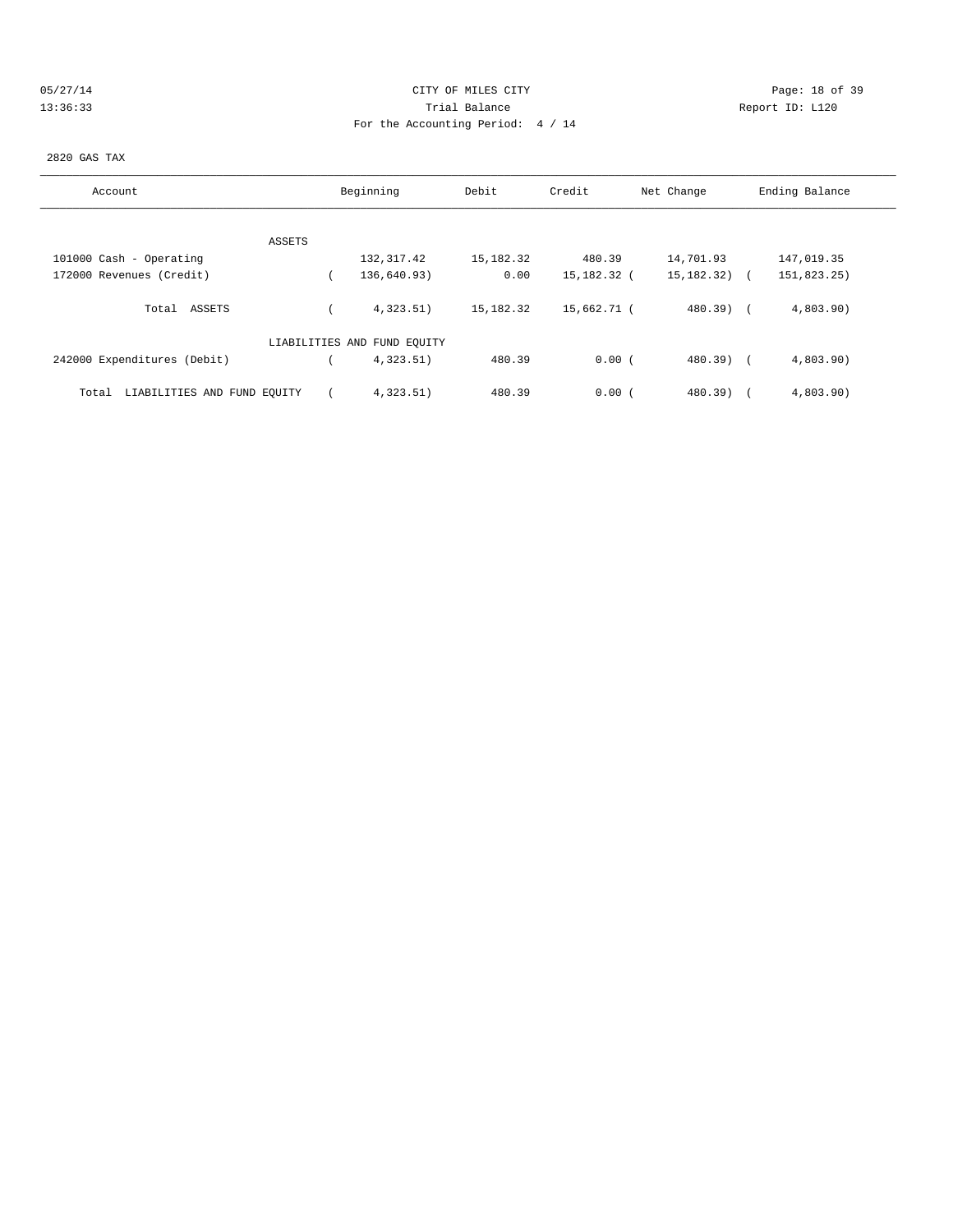# 05/27/14 Page: 19 of 39 13:36:33 Trial Balance Report ID: L120 For the Accounting Period: 4 / 14

#### 2850 911 EMERGENCY

| Account                              |        | Beginning                   | Debit    | Credit       | Net Change | Ending Balance |
|--------------------------------------|--------|-----------------------------|----------|--------------|------------|----------------|
|                                      |        |                             |          |              |            |                |
|                                      | ASSETS |                             |          |              |            |                |
| 101000 Cash - Operating              |        | 114,346.51                  | 0.00     | $3,051.11$ ( | 3,051.11)  | 111,295.40     |
| 172000 Revenues (Credit)             |        | 181,708.28)                 | 0.00     | 0.00         | 0.00       | 181,708.28)    |
| Total ASSETS                         |        | 67, 361, 77)                | 0.00     | $3,051.11$ ( | 3,051.11)  | 70,412.88)     |
|                                      |        | LIABILITIES AND FUND EQUITY |          |              |            |                |
| 202000 Accounts Payable              |        | 0.00                        | 3,051.11 | 3,051.11     | 0.00       | 0.00           |
| 242000 Expenditures (Debit)          |        | 140,505.24)                 | 3,051.11 | 0.00(        | 3,051.11)  | 143,556.35)    |
| 271000 Unreserved Fund Balance       |        | 73, 143. 47                 | 0.00     | 0.00         | 0.00       | 73, 143. 47    |
| LIABILITIES AND FUND EQUITY<br>Total |        | 67,361.77)                  | 6,102.22 | $3,051.11$ ( | 3,051.11)  | 70,412.88)     |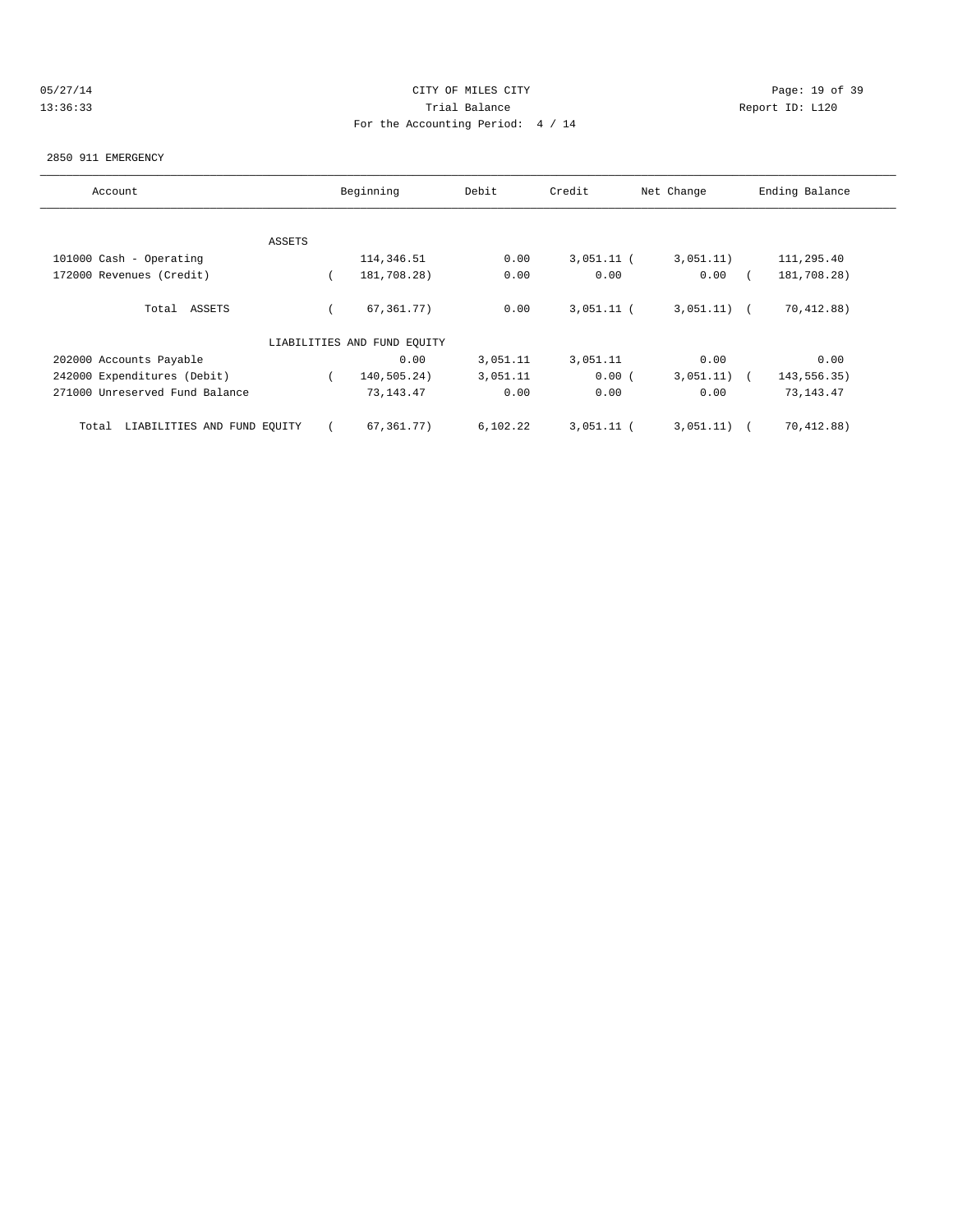# 05/27/14 Page: 20 of 39 13:36:33 Trial Balance Report ID: L120 For the Accounting Period: 4 / 14

#### 2880 LIBRARY GRANTS

| Account                                | Beginning                   | Debit  | Credit     | Net Change  | Ending Balance |  |
|----------------------------------------|-----------------------------|--------|------------|-------------|----------------|--|
|                                        |                             |        |            |             |                |  |
| ASSETS                                 |                             |        |            |             |                |  |
| 101003 Cash - per capita               | 5,862.40                    | 0.00   | 0.00       | 0.00        | 5,862.40       |  |
| $101020$ Cash - Op/ILL                 | 48,655.70                   | 0.00   | $220.00$ ( | 220.00)     | 48, 435.70     |  |
| 101030 Cash - Sagebrush Fed/Base Grant | 5,996.11                    | 0.00   | 0.00       | 0.00        | 5,996.11       |  |
| 101033 Library - Humanities Grant      | 502.08                      | 0.00   | 0.00       | 0.00        | 502.08         |  |
| 172000 Revenues (Credit)               | 61,058.11)                  | 0.00   | 0.00       | 0.00        | 61,058.11)     |  |
| Total ASSETS                           | 41.82)                      | 0.00   | $220.00$ ( | $220.00)$ ( | 261.82)        |  |
|                                        | LIABILITIES AND FUND EQUITY |        |            |             |                |  |
| 202000 Accounts Payable                | 0.00                        | 220.00 | 220.00     | 0.00        | 0.00           |  |
| 242000 Expenditures (Debit)            | 5, 165.82)                  | 220.00 | 0.00(      | $220.00)$ ( | 5,385.82)      |  |
| 271000 Unreserved Fund Balance         | 5,124.00                    | 0.00   | 0.00       | 0.00        | 5,124.00       |  |
| LIABILITIES AND FUND EQUITY<br>Total   | 41.82)                      | 440.00 | $220.00$ ( | 220.00)     | 261.82)        |  |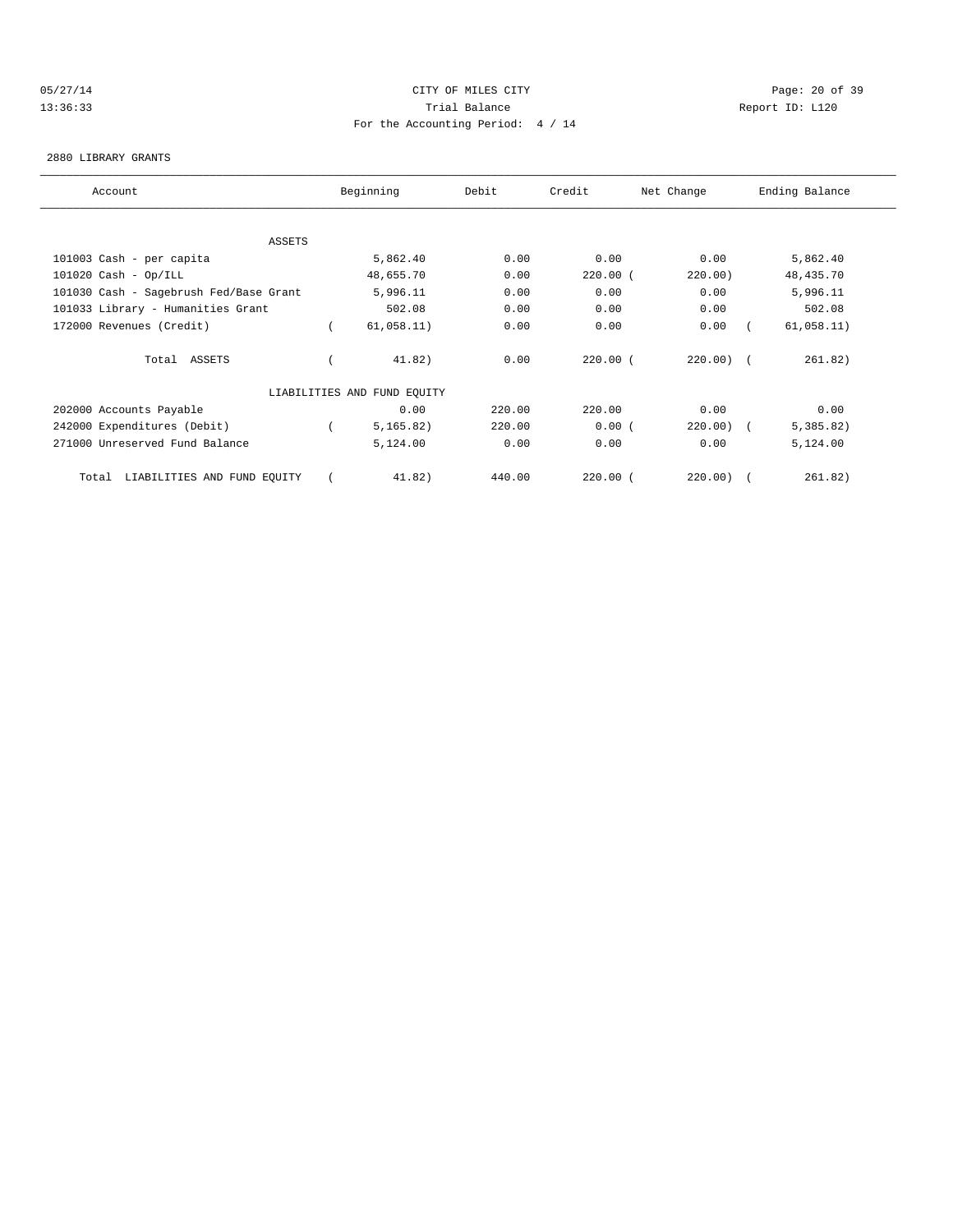### 05/27/14 Page: 21 of 39 13:36:33 Trial Balance Report ID: L120 For the Accounting Period: 4 / 14

2935 Historic Preservation

| Account                                    | Beginning                   | Debit    | Credit       | Net Change   | Ending Balance |
|--------------------------------------------|-----------------------------|----------|--------------|--------------|----------------|
|                                            |                             |          |              |              |                |
| ASSETS                                     |                             |          |              |              |                |
| 101000 Cash - Operating                    | 1,985.71                    | 100.00   | 2,739.46 (   | $2,639.46$ ( | 653.75)        |
| 101038 Cash HP- Sandra Anderson Charitable | 0.00                        | 5,750.00 | 0.00         | 5,750.00     | 5,750.00       |
| 172000 Revenues (Credit)                   | 23,664.99)                  | 0.00     | $5,850.00$ ( | $5,850.00$ ( | 29,514.99)     |
|                                            |                             |          |              |              |                |
| Total ASSETS                               | 21,679.28)                  | 5,850.00 | 8,589.46 (   | $2,739.46$ ( | 24, 418.74)    |
|                                            |                             |          |              |              |                |
|                                            | LIABILITIES AND FUND EQUITY |          |              |              |                |
| 202000 Accounts Payable                    | 0.00                        | 1,096.58 | 1,096.58     | 0.00         | 0.00           |
| 242000 Expenditures (Debit)                | 23,624.52)                  | 2,739.46 | 0.00(        | $2,739.46$ ( | 26, 363.98)    |
| 271000 Unreserved Fund Balance             | 1,945.24                    | 0.00     | 0.00         | 0.00         | 1,945.24       |
|                                            |                             |          |              |              |                |
| LIABILITIES AND FUND EQUITY<br>Total       | 21,679.28)                  | 3,836.04 | 1,096.58 (   | $2,739.46$ ( | 24, 418.74)    |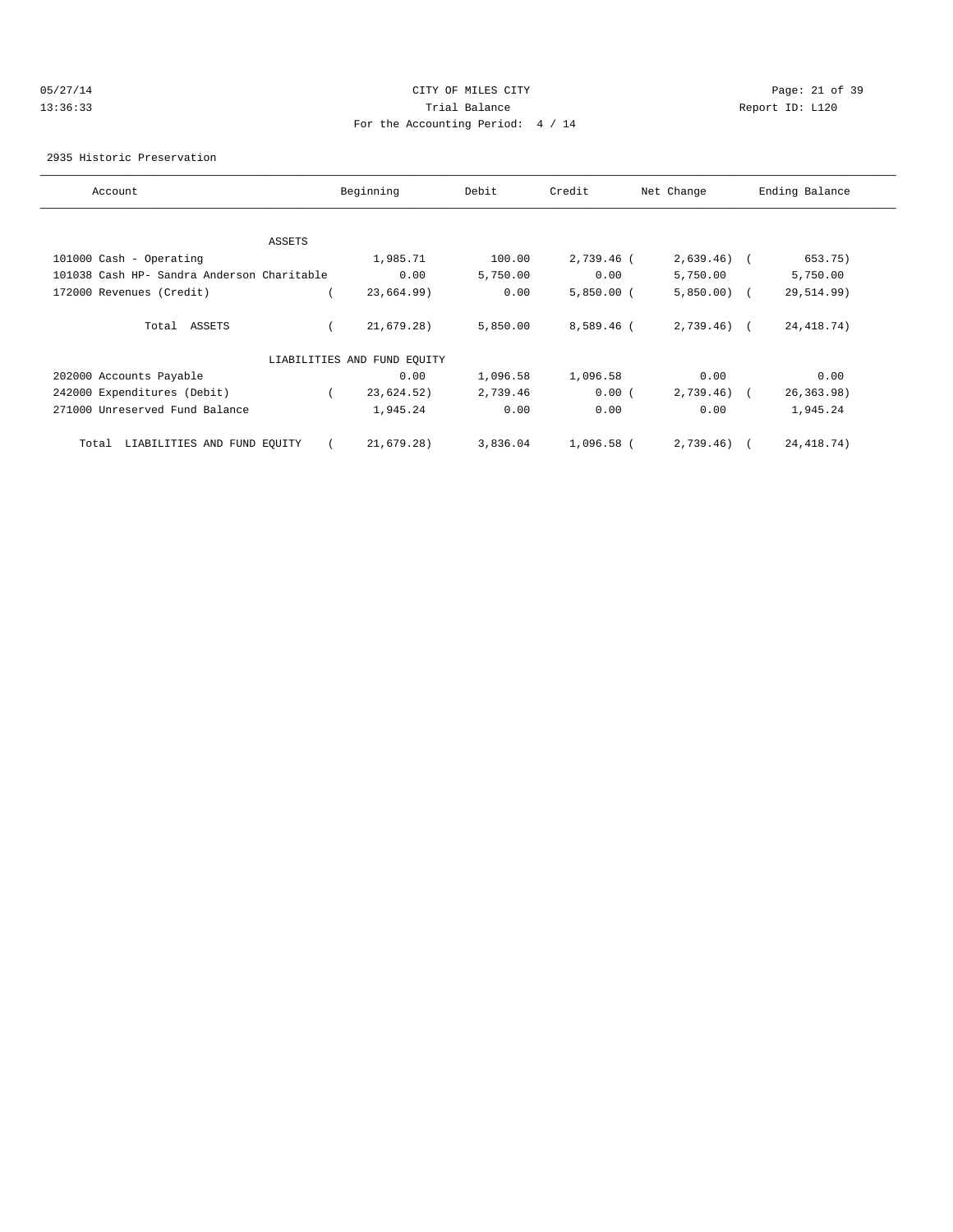| 05/27/14 | CITY OF MILES CITY                | Page: 22 of 39 |  |
|----------|-----------------------------------|----------------|--|
| 13:36:33 | Trial Balance<br>Report ID: L120  |                |  |
|          | For the Accounting Period: 4 / 14 |                |  |

#### 2985 RETIRED SENIOR VOLUNTEER PROG (RSVP)

| Account                                    | Beginning                   | Debit     | Credit       | Net Change    | Ending Balance |
|--------------------------------------------|-----------------------------|-----------|--------------|---------------|----------------|
|                                            |                             |           |              |               |                |
| ASSETS                                     |                             |           |              |               |                |
| 101000 Cash - Operating                    | 8,735.54)                   | 200.00    | $5,358.92$ ( | $5,158.92)$ ( | 13,894.46)     |
| 101004 RSVP Non-Federal Cash Operating-Cus | 16,463.36                   | 53.50     | 2,454.04 (   | 2,400.54)     | 14,062.82      |
| 103100 Petty Cash-                         | 200.00                      | 0.00      | 0.00         | 0.00          | 200.00         |
| 172000 Revenues (Credit)                   | 56, 583.00                  | 0.00      | 53.50(       | $53.50$ (     | 56,636.50)     |
| Total ASSETS                               | 48,655.18)                  | 253.50    | 7,866.46 (   | 7,612.96) (   | 56, 268.14)    |
|                                            | LIABILITIES AND FUND EQUITY |           |              |               |                |
| 202000 Accounts Payable                    | 0.00                        | 2,814.27  | 2,814.27     | 0.00          | 0.00           |
| 242000 Expenditures (Debit)                | 51,631.69)                  | 7,812.96  | $200.00$ (   | 7,612.96) (   | 59, 244.65)    |
| 271000 Unreserved Fund Balance             | 2,976.51                    | 0.00      | 0.00         | 0.00          | 2,976.51       |
| LIABILITIES AND FUND EQUITY<br>Total       | 48,655.18)                  | 10,627.23 | $3,014.27$ ( | 7,612.96) (   | 56, 268.14)    |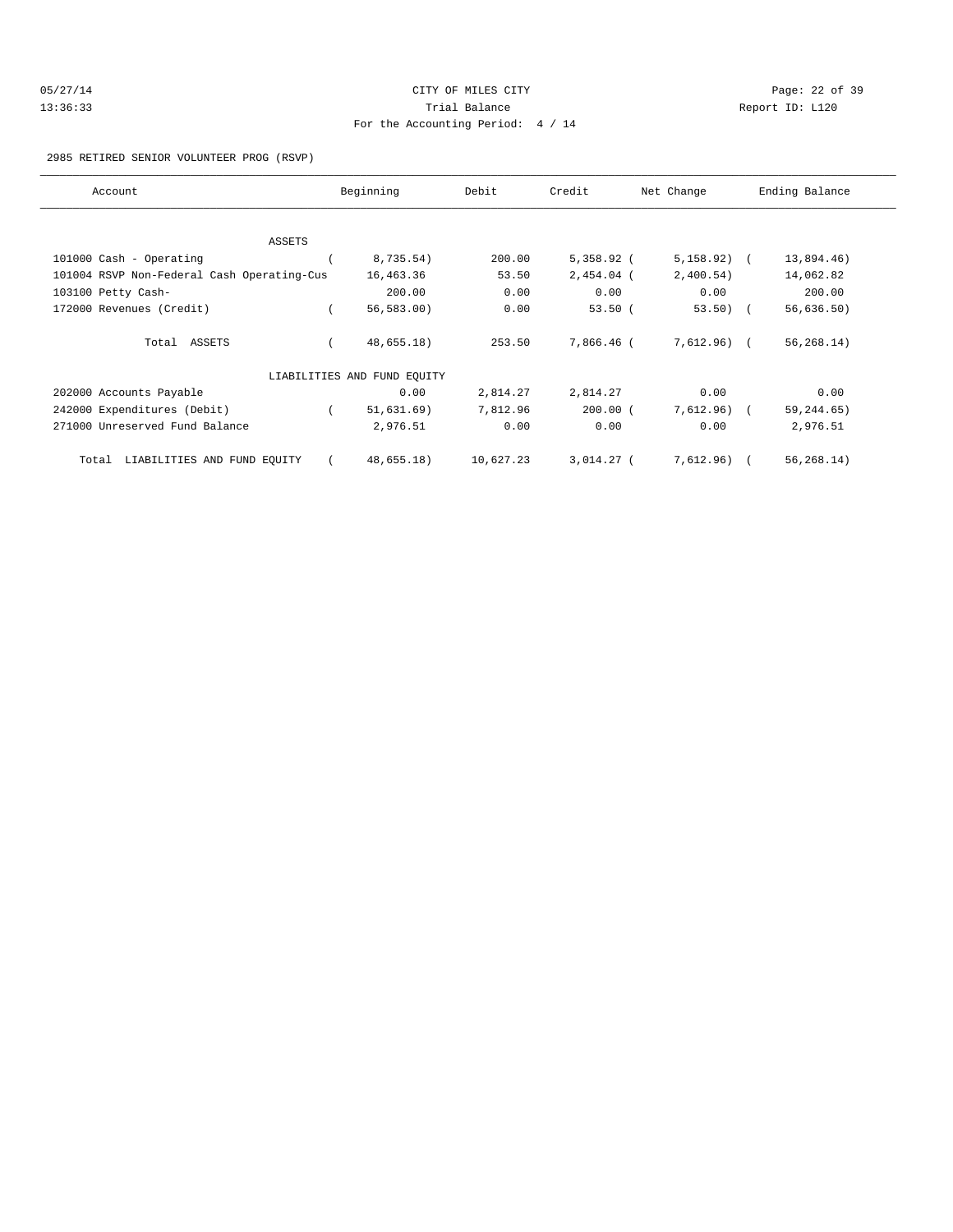| 05/27/14 | CITY OF MILES CITY                | Page: 23 of 39 |  |
|----------|-----------------------------------|----------------|--|
| 13:36:33 | Trial Balance<br>Report ID: L120  |                |  |
|          | For the Accounting Period: 4 / 14 |                |  |

3300 Judgement & Losses-Power Settlement

| Account                              |        | Beginning                   | Debit | Credit | Net Change | Ending Balance |
|--------------------------------------|--------|-----------------------------|-------|--------|------------|----------------|
|                                      | ASSETS |                             |       |        |            |                |
| 172000 Revenues (Credit)             |        | 221.05)                     | 0.00  | 0.00   | 0.00       | 221.05)        |
| ASSETS<br>Total                      |        | 221.05)                     | 0.00  | 0.00   | 0.00       | 221.05)        |
|                                      |        | LIABILITIES AND FUND EQUITY |       |        |            |                |
| 271000 Unreserved Fund Balance       |        | 221.05)                     | 0.00  | 0.00   | 0.00       | 221.05)        |
| LIABILITIES AND FUND EQUITY<br>Total |        | 221.05)                     | 0.00  | 0.00   | 0.00       | 221.05)        |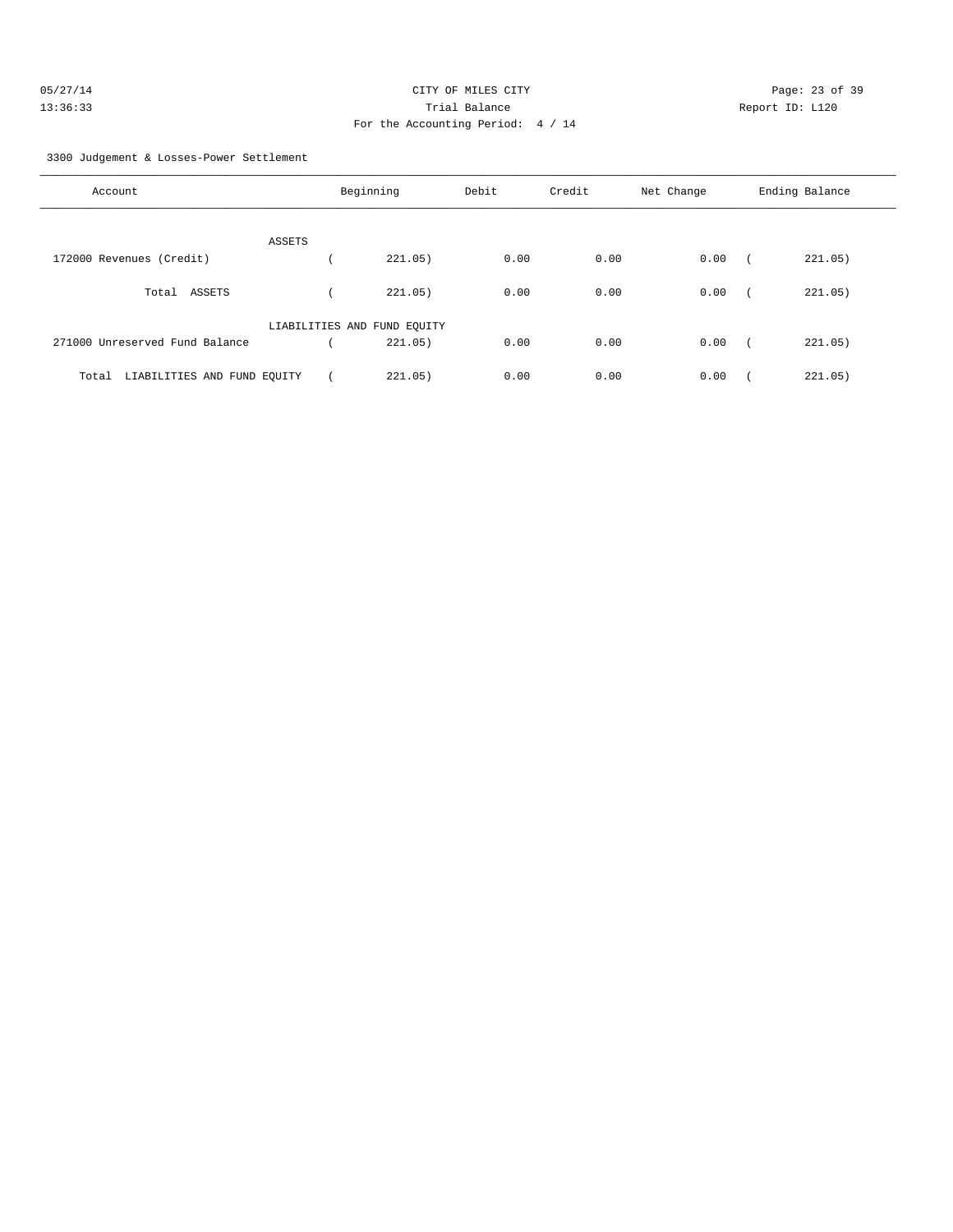| 05/27/14 | CITY OF MILES CITY                | Page: 24 of 39  |  |
|----------|-----------------------------------|-----------------|--|
| 13:36:33 | Trial Balance                     | Report ID: L120 |  |
|          | For the Accounting Period: 4 / 14 |                 |  |

4000 General Fund Capitol Improvement Fund

| Account                              |        | Beginning                   | Debit | Credit | Net Change | Ending Balance |
|--------------------------------------|--------|-----------------------------|-------|--------|------------|----------------|
|                                      |        |                             |       |        |            |                |
|                                      | ASSETS |                             |       |        |            |                |
| 101000 Cash - Operating              |        | 181, 345.59                 | 0.00  | 0.00   | 0.00       | 181, 345.59    |
| 172000 Revenues (Credit)             |        | 210.82)                     | 0.00  | 0.00   | 0.00       | 210.82)        |
| Total ASSETS                         |        | 181, 134. 77                | 0.00  | 0.00   | 0.00       | 181, 134.77    |
|                                      |        | LIABILITIES AND FUND EQUITY |       |        |            |                |
| 242000 Expenditures (Debit)          |        | 11,719.63)                  | 0.00  | 0.00   | 0.00       | 11,719.63)     |
| 271000 Unreserved Fund Balance       |        | 192,854.40                  | 0.00  | 0.00   | 0.00       | 192,854.40     |
| LIABILITIES AND FUND EOUITY<br>Total |        | 181, 134. 77                | 0.00  | 0.00   | 0.00       | 181, 134. 77   |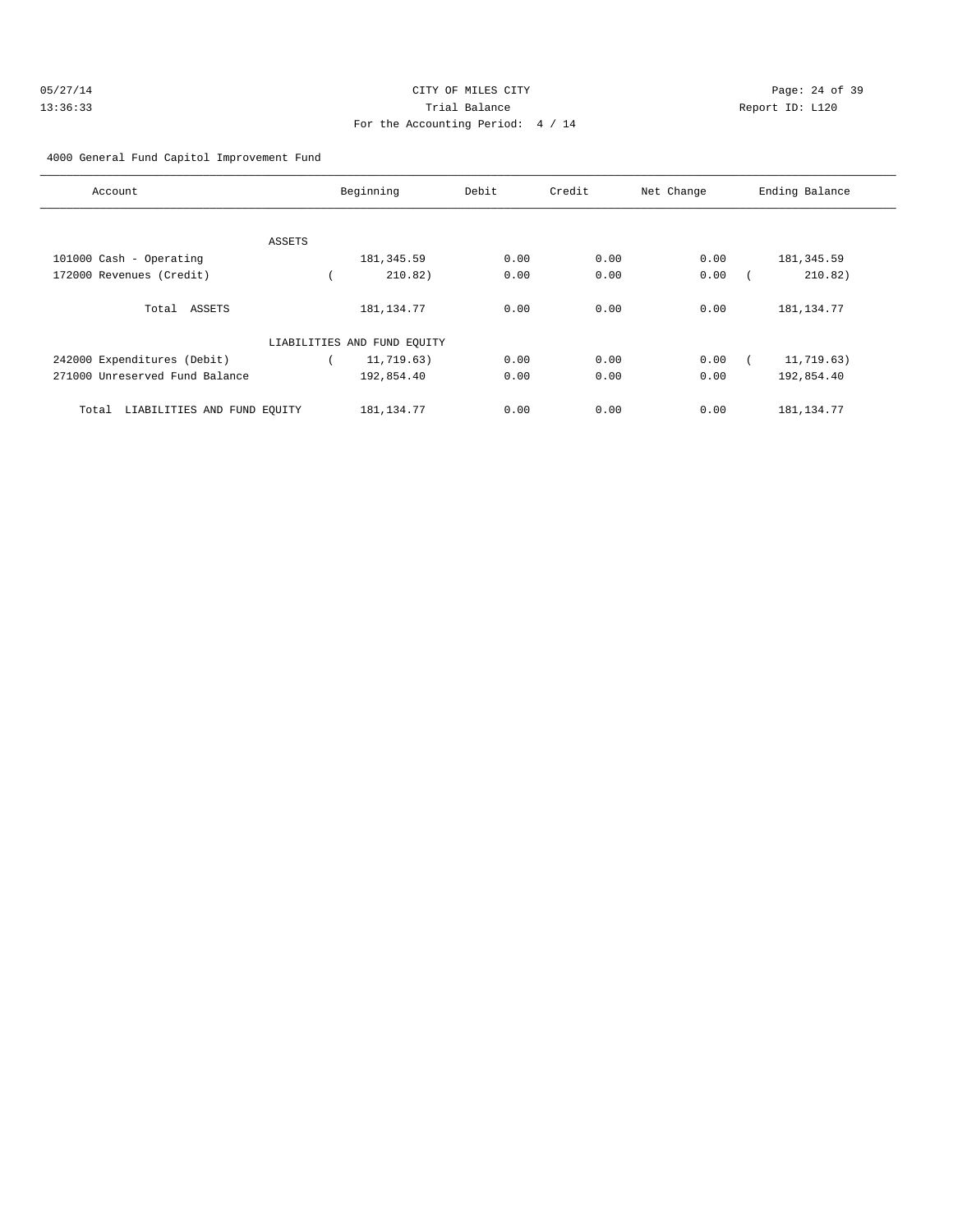| 05/27/14 | CITY OF MILES CITY                | Page: 25 of 39  |
|----------|-----------------------------------|-----------------|
| 13:36:33 | Trial Balance                     | Report ID: L120 |
|          | For the Accounting Period: 4 / 14 |                 |

4060 CAPITAL IMPROV-PUBLIC WORKS

| Account                              |        | Beginning                   | Debit  | Credit     | Net Change  | Ending Balance |
|--------------------------------------|--------|-----------------------------|--------|------------|-------------|----------------|
|                                      |        |                             |        |            |             |                |
|                                      | ASSETS |                             |        |            |             |                |
| 101000 Cash - Operating              |        | 39,433.59                   | 639.84 | 0.00       | 639.84      | 40,073.43      |
| 172000 Revenues (Credit)             |        | 11,774.16)                  | 0.00   | $639.84$ ( | $639.84)$ ( | 12, 414.00)    |
| Total ASSETS                         |        | 27,659.43                   | 639.84 | 639.84     | 0.00        | 27,659.43      |
|                                      |        | LIABILITIES AND FUND EQUITY |        |            |             |                |
| 242000 Expenditures (Debit)          |        | 85,061.25)                  | 0.00   | 0.00       | 0.00        | 85,061.25)     |
| 271000 Unreserved Fund Balance       |        | 112,720.68                  | 0.00   | 0.00       | 0.00        | 112,720.68     |
| LIABILITIES AND FUND EOUITY<br>Total |        | 27,659.43                   | 0.00   | 0.00       | 0.00        | 27,659.43      |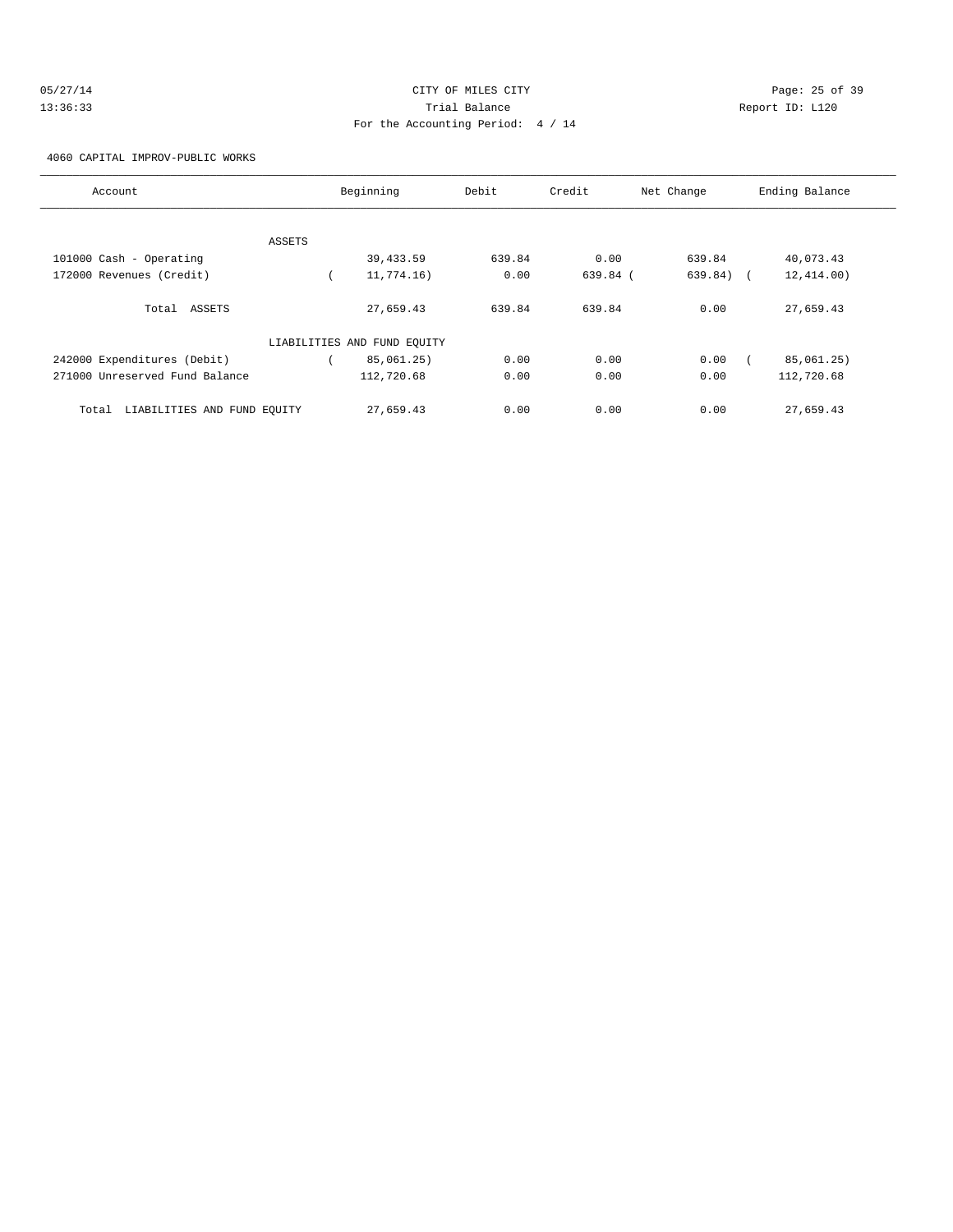### 05/27/14 Page: 26 of 39 13:36:33 Trial Balance Report ID: L120 For the Accounting Period: 4 / 14

#### 5210 WATER UTILITY

| Account                                                   | Beginning                   | Debit      | Credit       | Net Change   | Ending Balance          |
|-----------------------------------------------------------|-----------------------------|------------|--------------|--------------|-------------------------|
| ASSETS                                                    |                             |            |              |              |                         |
| 101000 Cash - Operating                                   | 1,331,700.98                | 126,404.99 | 116,590.24   | 9,814.75     | 1, 341, 515.73          |
| 101010 Deposit Cash                                       | 32,400.00                   | 900.00     | 400.00       | 500.00       | 32,900.00               |
| 102113 Cash - NE Water Line Proj                          | 31,232.18                   | 0.00       | 0.00         | 0.00         | 31,232.18               |
| 102240 Cash - Replacement & Depreciation                  | 1,489,589.35                | 0.00       | 0.00         | 0.00         | 1,489,589.35            |
| 102250 Cash - System Devlopment Fees                      | 249,578.25                  | 3,675.00   | 0.00         | 3,675.00     | 253, 253. 25            |
| 102270 Cash - Curb Stop Replacement Fee                   | 197,764.08                  | 3,529.71   | 0.00         | 3,529.71     | 201,293.79              |
| 102312 RevBnd/CurYearDebt-DNRC/CarbonTank                 | 44,401.91                   | 12,724.58  | 0.00         | 12,724.58    | 57,126.49               |
| 102313 RevBnd/CurYearDebt-DNRC/NE WtrLine                 | 33,869.14                   | 12,724.58  | 0.00         | 12,724.58    | 46,593.72               |
| 102315 RevBnd/CurYearDebt-ARRA/NE Water Li                | 4,496.90                    | 1,503.96   | 0.00         | 1,503.96     | 6,000.86                |
| 102322 RevBnd/Reserve-DNRC/CarbonTank                     | 153,009.00                  | 0.00       | 0.00         | 0.00         | 153,009.00              |
| 102323 RevBnd/Reserve-DNRC/NE WtrLine                     | 128,653.00                  | 0.00       | 0.00         | 0.00         | 128,653.00              |
| 102325 RevBnd/Reserve-ARRA B-NE Waterline                 | 18,245.00                   | 0.00       | 0.00         | 0.00         | 18,245.00               |
| 103000 Petty Cash                                         | 330.00                      | 0.00       | 0.00         | 0.00         | 330.00                  |
| 122000 Accounts Receivable                                | 152,620.56                  | 133,307.01 | 128,408.45   | 4,898.56     | 157,519.12              |
| 122020 Accounts Receivable-\$2.00 State Ass               | 22.00                       | 0.00       | 0.00         | 0.00         | 22.00                   |
| 172000 Revenues (Credit)                                  | 1,528,900.63)               | 0.00       | 135,528.29 ( | 135,528.29)  | 1,664,428.92)           |
| 181000 Land                                               | 41,844.00                   | 0.00       | 0.00         | 0.00         | 41,844.00               |
| 182000 Buildings                                          | 22,997.00                   | 0.00       | 0.00         | 0.00         | 22,997.00               |
| 182100 Allowance for Depr - Buildings (Cre(               | 22,997.00)                  | 0.00       | 0.00         | 0.00         | 22,997.00)              |
| 186000 Machinery and Equipment                            | 359,087.70                  | 0.00       | 0.00         | 0.00         | 359,087.70              |
| 186100 Allowance for Depr - Machinery & Eq(               | 235, 352.00)                | 0.00       | 0.00         | 0.00         | 235, 352.00)            |
| 188000 Const. Work in Progress-NE Wtr Line                | 1,100,359.57                | 0.00       | 0.00         | 0.00         | 1,100,359.57            |
| 189100 Source of Supply                                   | 3, 427, 537.49              | 0.00       | 0.00         | 0.00         | 3, 427, 537.49          |
| 189110 Allowance for Depreciation - Source(               | 342,949.00)                 | 0.00       | 0.00         | 0.00         | 342,949.00)<br>$\left($ |
| 189300 Treatment Plant                                    | 3,716,158.00                | 0.00       | 0.00         | 0.00         | 3,716,158.00            |
| 189310 Allowance for Depr - Treatment Plan( 1,724,417.00) |                             | 0.00       | 0.00         | 0.00         | (1, 724, 417.00)        |
| 189400 Transmission & Distribution                        | 11, 441, 963.97             | 0.00       | 0.00         | 0.00         | 11, 441, 963.97         |
| 189410 Allowance for Depr - Trans & Distri( 3,080,832.00) |                             | 0.00       | 0.00         | 0.00         | 3,080,832.00)           |
| Total ASSETS                                              | 17,042,412.45               | 294,769.83 | 380,926.98 ( | 86, 157. 15) | 16,956,255.30           |
|                                                           | LIABILITIES AND FUND EQUITY |            |              |              |                         |
| 202000 Accounts Payable                                   | 0.00                        | 33,036.25  | 33,036.25    | 0.00         | 0.00                    |
| 202100 Accounts Payable<br>$\overline{(\ }$               | 0.50)                       | 0.00       | 0.00         | 0.00         | 0.50)                   |
| 214000 Deposits Payable                                   | 32,400.00                   | 400.00     | 900.00       | 500.00       | 32,900.00               |
| 214010 Refunds Payable                                    | 21.33)                      | 95.06      | 95.06        | 0.00         | 21.33)                  |
| 231000 BONDS PAYABLE                                      | 5,150,268.00                | 0.00       | 0.00         | 0.00         | 5,150,268.00            |
| 238000 Other Post Employment Benefits                     | 21,714.00                   | 0.00       | 0.00         | 0.00         | 21,714.00               |
| 239000 Compensated Absences Payable                       | 86,051.00                   | 0.00       | 0.00         | 0.00         | 86,051.00               |
| 242000 Expenditures (Debit)                               | 1,364,274.85)               | 86,657.15  | 0.00(        | 86,657.15)   | 1,450,932.00)           |
| 250300 Reserve Revenue Bond - Current Debt                | 323, 303.85                 | 0.00       | 0.00         | 0.00         | 323, 303.85             |
| 250500 Reserve - System Dev Fees                          | 171,098.25                  | 0.00       | 0.00         | 0.00         | 171,098.25              |
| 250600 Reserve for Replacement & Depreciat                | 1,351,889.30                | 0.00       | 0.00         | 0.00         | 1,351,889.30            |
| 271000 Unreserved Fund Balance                            | 3,954,118.28                | 0.00       | 0.00         | 0.00         | 3,954,118.28            |
| 272000 Unreserved Retained Earnings                       | 7, 315, 866.45              | 0.00       | 0.00         | 0.00         | 7, 315, 866.45          |
| Total LIABILITIES AND FUND EQUITY                         | 17,042,412.45               | 120,188.46 | 34,031.31 (  | 86, 157. 15) | 16,956,255.30           |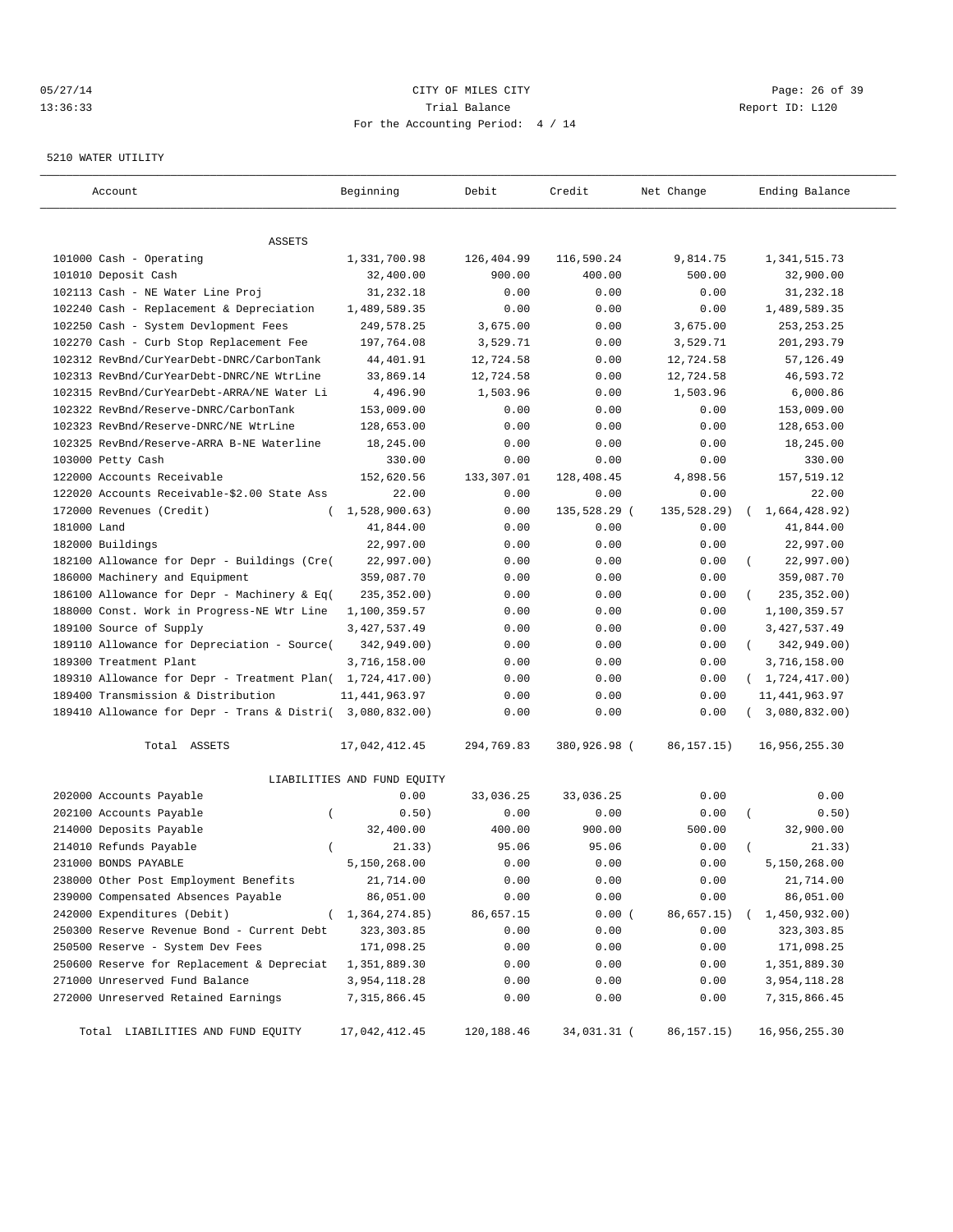# 05/27/14 Page: 27 of 39 13:36:33 Trial Balance Report ID: L120 For the Accounting Period: 4 / 14

#### 5310 SEWER UTILITY

| Account                                                   | Beginning                   | Debit      | Credit       | Net Change  | Ending Balance   |
|-----------------------------------------------------------|-----------------------------|------------|--------------|-------------|------------------|
| <b>ASSETS</b>                                             |                             |            |              |             |                  |
| 101000 Cash - Operating                                   | 492,750.58                  | 101,511.09 | 65, 246. 20  | 36, 264.89  | 529,015.47       |
| 102240 Cash - Replacement & Depreciation                  | 195,098.39                  | 0.00       | 0.00         | 0.00        | 195,098.39       |
| 102250 Cash - System Devlopment Fees                      | 128,970.91                  | 1,320.00   | 0.00         | 1,320.00    | 130,290.91       |
| 102280 WWtr Treatment Plant-Phase I Constr                | 575,694.46                  | 0.00       | 0.00         | 0.00        | 575,694.46       |
| 102316 RevBnd/CurYearDebt-Phase 1 Haynes L                | 125, 192. 70                | 8,432.08   | 0.00         | 8,432.08    | 133,624.78       |
| 102390 REV BOND/RESERVE-Sewer Phase 1                     | 121,506.00                  | 0.00       | 0.00         | 0.00        | 121,506.00       |
| 122000 Accounts Receivable                                | 107,555.08                  | 90,857.21  | 88,409.31    | 2,447.90    | 110,002.98       |
| 132000 Due From Government (Short Term)                   | 208,183.00                  | 0.00       | 0.00         | 0.00        | 208,183.00       |
| 172000 Revenues (Credit)<br>$\left($                      | 1,429,628.50)               | 0.00       | 105,278.99 ( | 105,278.99) | 1,534,907.49     |
| 181000 Land                                               | 2.00                        | 0.00       | 0.00         | 0.00        | 2.00             |
| 186000 Machinery and Equipment                            | 605,138.18                  | 0.00       | 0.00         | 0.00        | 605,138.18       |
| 186100 Allowance for Depr - Machinery & Eq(               | 350, 377.00)                | 0.00       | 0.00         | 0.00        | 350, 377.00)     |
| 188000 Const. Work in Progress-NE Wtr Line                | 1,511,028.07                | 0.00       | 0.00         | 0.00        | 1,511,028.07     |
| 189300 Treatment Plant                                    | 2,595,500.05                | 0.00       | 0.00         | 0.00        | 2,595,500.05     |
| 189310 Allowance for Depr - Treatment Plan(               | 1,194,464.00)               | 0.00       | 0.00         | 0.00        | (1, 194, 464.00) |
| 189400 Transmission & Distribution                        | 4,028,819.40                | 0.00       | 0.00         | 0.00        | 4,028,819.40     |
| 189410 Allowance for Depr - Trans & Distri( 1,104,790.00) |                             | 0.00       | 0.00         | 0.00        | 1, 104, 790.00)  |
| Total ASSETS                                              | 6,616,179.32                | 202,120.38 | 258,934.50 ( | 56,814.12)  | 6,559,365.20     |
|                                                           | LIABILITIES AND FUND EQUITY |            |              |             |                  |
| 202000 Accounts Payable                                   | 0.00                        | 17,355.57  | 17,355.57    | 0.00        | 0.00             |
| 214010 Refunds Payable                                    | 21.33                       | 0.00       | 0.00         | 0.00        | 21.33            |
| 231300 Bonds Pay 1979 Issue                               | 1,071,239.60                | 0.00       | 0.00         | 0.00        | 1,071,239.60     |
| 238000 Other Post Employment Benefits                     | 15,934.00                   | 0.00       | 0.00         | 0.00        | 15,934.00        |
| 239000 Compensated Absences Payable                       | 53,350.00                   | 0.00       | 0.00         | 0.00        | 53,350.00        |
| 242000 Expenditures (Debit)<br>$\left($                   | 1,077,499.18)               | 57, 245.33 | 431.21 (     | 56,814.12)  | 1, 134, 313. 30) |
| 250500 Reserve - System Dev Fees                          | 82,925.91                   | 0.00       | 0.00         | 0.00        | 82,925.91        |
| 250600 Reserve for Replacement & Depreciat                | 1,666,491.83                | 0.00       | 0.00         | 0.00        | 1,666,491.83     |
| 271000 Unreserved Fund Balance                            | 1,121,110.25                | 0.00       | 0.00         | 0.00        | 1, 121, 110.25   |
| 272000 Unreserved Retained Earnings                       | 3,682,605.58                | 0.00       | 0.00         | 0.00        | 3,682,605.58     |
| Total LIABILITIES AND FUND EQUITY                         | 6,616,179.32                | 74,600.90  | 17,786.78 (  | 56,814.12)  | 6,559,365.20     |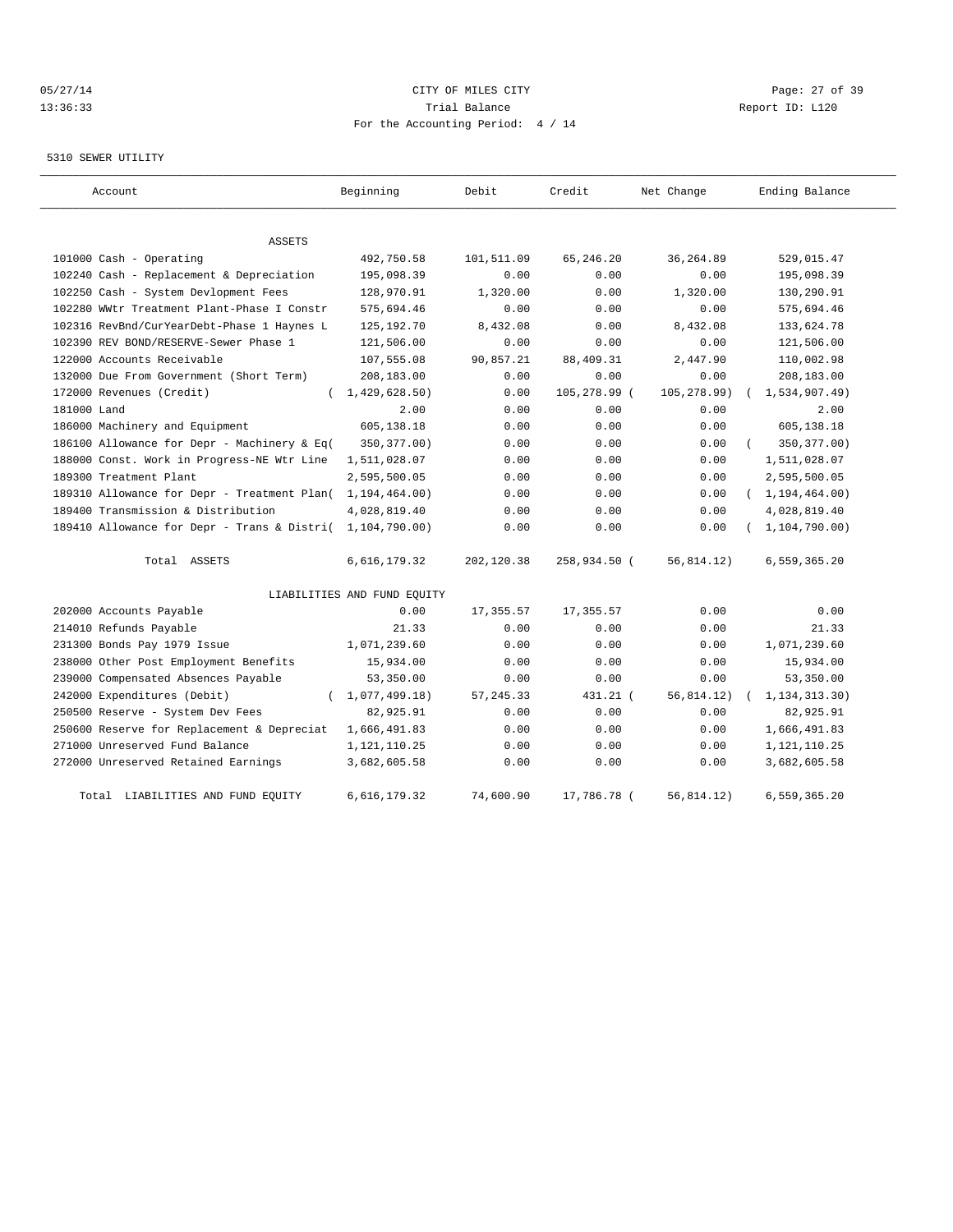# 05/27/14 Page: 28 of 39 13:36:33 Trial Balance Report ID: L120 For the Accounting Period: 4 / 14

5510 AMBULANCE FUND

| Account                                     |          | Beginning                   | Debit      | Credit        | Net Change      |            | Ending Balance |
|---------------------------------------------|----------|-----------------------------|------------|---------------|-----------------|------------|----------------|
| ASSETS                                      |          |                             |            |               |                 |            |                |
| 101000 Cash - Operating                     |          | 399,534.29)                 | 68,126.53  | 35, 226.10    | 32,900.43       |            | 366,633.86)    |
| 113210 Taxes Receivable - Real 2010         |          | 0.01                        | 0.00       | 0.00          | 0.00            |            | 0.01           |
| 113211 Taxes Receivable - Real 2011         |          | 19.89                       | 0.00       | 0.00          | 0.00            |            | 19.89          |
| 113212 Taxes Receivable- Real 2012          |          | 0.52                        | 0.00       | 0.00          | 0.00            |            | 0.52           |
| 113213 Tax Receivables Real-2013            |          | 2,909.93                    | 0.00       | $109.92$ (    | 109.92)         |            | 2,800.01       |
| 115208 Taxes Receivable - Personal 2008     |          | 0.12                        | 0.00       | 0.00          | 0.00            |            | 0.12           |
| 115212 Taxes Receivable Personal 2012       |          | 0.02                        | 0.00       | 0.00          | 0.00            |            | 0.02           |
| 115213 Taxes Receivable Personal 2013       |          | 1.32                        | 0.00       | $0.07$ (      | 0.07)           |            | 1.25           |
| 115214 Taxes Receivable Personal 2014       |          | 0.00                        | 49.20      | 4.08          | 45.12           |            | 45.12          |
| 116000 Protested Taxes Receivable - Reals ( |          | 5.97)                       | 0.00       | 0.00          | 0.00            |            | 5.97)          |
| 122000 Accounts Receivable                  |          | 277,661.92                  | 71,700.21  | 72,976.97 (   | 1,276.76)       |            | 276, 385.16    |
| 122100 Acct Receivable                      |          | 242, 110.73)                | 0.00       | 0.00          | 0.00            |            | 242, 110.73)   |
| 172000 Revenues (Credit)                    |          | 564, 945. 53)               | 0.00       | 89, 312. 93 ( | 89, 312.93)     | $\sqrt{2}$ | 654, 258.46)   |
| 186000 Machinery and Equipment              |          | 372,186.93                  | 0.00       | 0.00          | 0.00            |            | 372,186.93     |
| 186100 Allowance for Depr - Machinery & Eq( |          | 196,477.00)                 | 0.00       | 0.00          | 0.00            |            | 196,477.00)    |
| Total ASSETS                                |          | 750,292.86)                 | 139,875.94 | 197,630.07 (  | $57,754.13$ ) ( |            | 808,046.99)    |
|                                             |          | LIABILITIES AND FUND EQUITY |            |               |                 |            |                |
| 202000 Accounts Payable                     |          | 0.00                        | 6,964.12   | 6,964.12      | 0.00            |            | 0.00           |
| 223100 Deferred Revenue - Real Prop Taxes   |          | 2,722.28                    | 109.92     | 0.00(         | 109.92)         |            | 2,612.36       |
| 223200 Deferred Revenue - Pers Prop Taxes ( |          | 28.16)                      | 4.15       | 49.20         | 45.05           |            | 16.89          |
| 235000 CONTRACTS/NOTES/LOANS PAYABLE        |          | 90,632.19                   | 0.00       | 0.00          | 0.00            |            | 90,632.19      |
| 238000 Other Post Employment Benefits       |          | 14,917.00                   | 0.00       | 0.00          | 0.00            |            | 14,917.00      |
| 239000 Compensated Absences Payable         |          | 44,006.00                   | 0.00       | 0.00          | 0.00            |            | 44,006.00      |
| 242000 Expenditures (Debit)                 |          | 715,282.03)                 | 60,190.07  | $2,500.81$ (  | 57,689.26)      |            | 772,971.29)    |
| 271000 Unreserved Fund Balance              |          | 78,043.49                   | 0.00       | 0.00          | 0.00            |            | 78,043.49      |
| 272000 Unreserved Retained Earnings         | $\left($ | 265, 303.63)                | 0.00       | 0.00          | 0.00            |            | 265, 303.63)   |
| Total LIABILITIES AND FUND EQUITY           |          | 750,292.86)                 | 67,268.26  | $9,514.13$ (  | 57, 754.13)     |            | 808,046.99)    |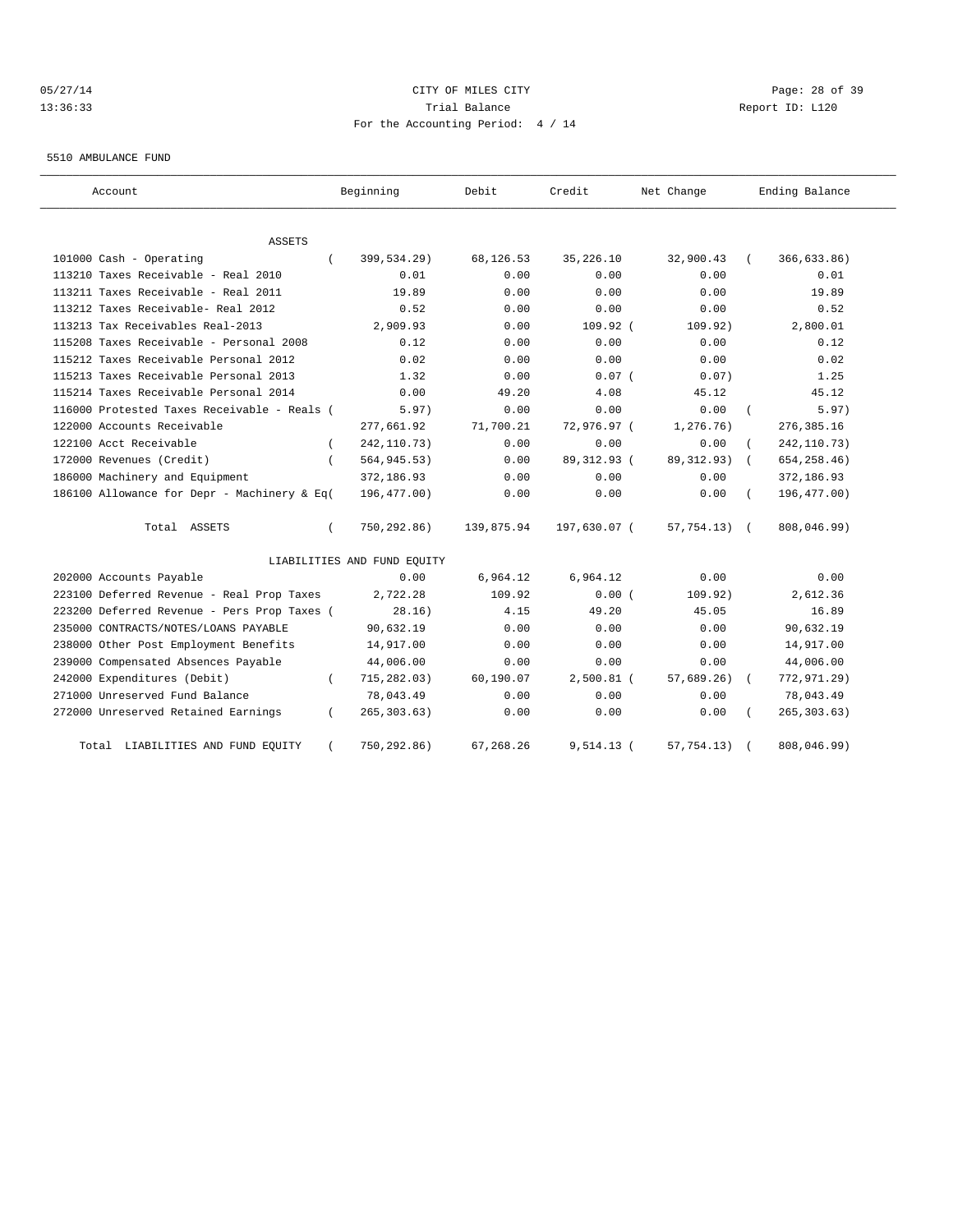# 05/27/14 Page: 29 of 39 13:36:33 Trial Balance Report ID: L120 For the Accounting Period: 4 / 14

5610 AIRPORT OPERATING

| Account                                      | Beginning                   | Debit      | Credit       | Net Change | Ending Balance             |
|----------------------------------------------|-----------------------------|------------|--------------|------------|----------------------------|
| <b>ASSETS</b>                                |                             |            |              |            |                            |
| 101000 Cash - Operating                      | 36,578.31                   | 63,622.37  | 80,946.12 (  | 17,323.75) | 19,254.56                  |
| 101100 Cash-FAA Grant/St Loan-2008           | 6,673.74                    | 0.00       | 0.00         | 0.00       | 6,673.74                   |
| 102230 Cash - Surplus/Credit Card Acct       | 14, 175. 47                 | 15,684.99  | 29,760.46 (  | 14,075.47) | 100.00                     |
| 103000 Petty Cash                            | 100.00                      | 0.00       | 0.00         | 0.00       | 100.00                     |
| 113211 Taxes Receivable - Real 2011          | 11.89                       | 0.00       | 0.00         | 0.00       | 11.89                      |
| 113212 Taxes Receivable- Real 2012           | 0.78                        | 0.00       | 0.00         | 0.00       | 0.78                       |
| 113213 Tax Receivables Real-2013             | 4,364.55                    | 0.00       | 164.86 (     | 164.86)    | 4,199.69                   |
| 115208 Taxes Receivable - Personal 2008      | 0.19                        | 0.00       | 0.00         | 0.00       | 0.19                       |
| 115212 Taxes Receivable Personal 2012        | 0.01                        | 0.00       | 0.00         | 0.00       | 0.01                       |
| 115213 Taxes Receivable Personal 2013        | 1.96                        | 0.00       | 0.10(        | 0.10)      | 1.86                       |
| 115214 Taxes Receivable Personal 2014        | 0.00                        | 73.80      | 6.11         | 67.69      | 67.69                      |
| 116000 Protested Taxes Receivable - Reals (  | 18.13)                      | 0.00       | 0.00         | 0.00       | 18.13)<br>$\left($         |
| 132000 Due From Government (Short Term)      | 427.00                      | 0.00       | 0.00         | 0.00       | 427.00                     |
| 141000 Prepaid Expense                       | 4,500.00                    | 0.00       | 0.00         | 0.00       | 4,500.00                   |
| 172000 Revenues (Credit)<br>$\left($         | 474, 315. 24)               | 0.00       | 49,546.90 (  | 49,546.90) | 523, 862.14)<br>$\sqrt{ }$ |
| 181000 Land                                  | 19,983.00                   | 0.00       | 0.00         | 0.00       | 19,983.00                  |
| 182000 Buildings                             | 677,537.00                  | 0.00       | 0.00         | 0.00       | 677,537.00                 |
| 182100 Allowance for Depr - Buildings (Cre(  | 327,092.00)                 | 0.00       | 0.00         | 0.00       | 327,092.00)<br>$\left($    |
| 184000 Improvements Other Than Buildings     | 8,543,759.48                | 0.00       | 0.00         | 0.00       | 8,543,759.48               |
| 184100 Allowance for Depr - Imp Other Than ( | 2,014,575.00)               | 0.00       | 0.00         | 0.00       | (2,014,575.00)             |
| 186000 Machinery and Equipment               | 836, 463.59                 | 0.00       | 0.00         | 0.00       | 836, 463.59                |
| 186100 Allowance for Depr - Machinery & Eq(  | 277,523.00)                 | 0.00       | 0.00         | 0.00       | 277,523.00)                |
| 188000 Const. Work in Progress-NE Wtr Line   | 27,005.00                   | 0.00       | 0.00         | 0.00       | 27,005.00                  |
| Total ASSETS                                 | 7,078,058.60                | 79,381.16  | 160,424.55 ( | 81,043.39) | 6,997,015.21               |
|                                              | LIABILITIES AND FUND EQUITY |            |              |            |                            |
| 202000 Accounts Payable                      | 0.00                        | 52,688.11  | 52,688.11    | 0.00       | 0.00                       |
| 223100 Deferred Revenue - Real Prop Taxes    | 4,065.62                    | 164.86     | 0.00(        | 164.86)    | 3,900.76                   |
| 223200 Deferred Revenue - Pers Prop Taxes (  | 43.72)                      | 6.21       | 73.80        | 67.59      | 23.87                      |
| 235150 LTrm Pay/MT Aeronautics               | 24,605.00                   | 0.00       | 0.00         | 0.00       | 24,605.00                  |
| 238000 Other Post Employment Benefits        | 4,173.00                    | 0.00       | 0.00         | 0.00       | 4,173.00                   |
| 239000 Compensated Absences Payable          | 6, 126.00                   | 0.00       | 0.00         | 0.00       | 6, 126.00                  |
| 242000 Expenditures (Debit)<br>$\left($      | 515,776.92)                 | 80,946.12  | 0.00(        | 80,946.12) | 596,723.04)                |
| 250600 Reserve for Replacement & Depreciat   | 18,913.67                   | 0.00       | 0.00         | 0.00       | 18,913.67                  |
| 271000 Unreserved Fund Balance               | 1,719.00)                   | 0.00       | 0.00         | 0.00       | 1,719.00)                  |
| 272000 Unreserved Retained Earnings          | 7,537,714.95                | 0.00       | 0.00         | 0.00       | 7,537,714.95               |
| Total LIABILITIES AND FUND EQUITY            | 7,078,058.60                | 133,805.30 | 52,761.91 (  | 81,043.39) | 6,997,015.21               |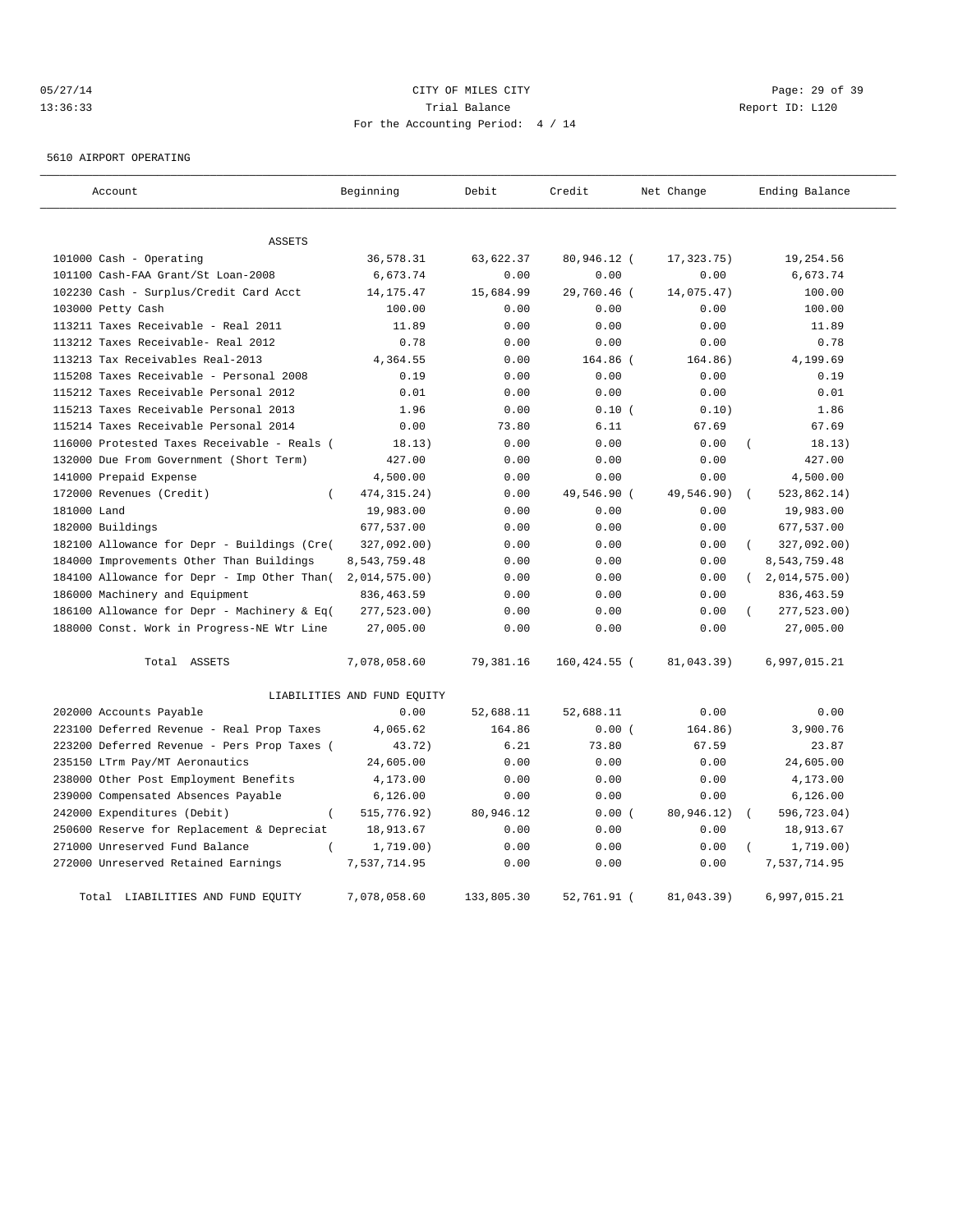# 05/27/14 Page: 30 of 39 13:36:33 Trial Balance Report ID: L120 For the Accounting Period: 4 / 14

#### 6040 PUBLIC WORKS

| Account                              | Beginning                   | Debit     | Credit      | Net Change    | Ending Balance |
|--------------------------------------|-----------------------------|-----------|-------------|---------------|----------------|
|                                      |                             |           |             |               |                |
| ASSETS                               |                             |           |             |               |                |
| 101000 Cash - Operating              | 126, 127.92                 | 0.00      | 20,320.96 ( | 20, 320.96)   | 105,806.96     |
| 172000 Revenues (Credit)             | 118,053.53)                 | 0.00      | 0.00        | 0.00          | 118,053.53)    |
| Total ASSETS                         | 8,074.39                    | 0.00      | 20,320.96 ( | $20,320.96$ ( | 12,246.57)     |
|                                      | LIABILITIES AND FUND EQUITY |           |             |               |                |
| 202000 Accounts Payable              | 0.00                        | 10,557.70 | 10,557.70   | 0.00          | 0.00           |
| 239000 Compensated Absences Payable  | 11,902.00                   | 0.00      | 0.00        | 0.00          | 11,902.00      |
| 242000 Expenditures (Debit)          | 100, 563.06)                | 20,320.96 | 0.00(       | 20, 320.96)   | 120,884.02)    |
| 271000 Unreserved Fund Balance       | 587,940.98)                 | 0.00      | 0.00        | 0.00          | 587,940.98)    |
| 272000 Unreserved Retained Earnings  | 684, 676.43                 | 0.00      | 0.00        | 0.00          | 684, 676.43    |
| LIABILITIES AND FUND EQUITY<br>Total | 8,074.39                    | 30,878.66 | 10,557.70 ( | 20,320.96)    | 12,246.57)     |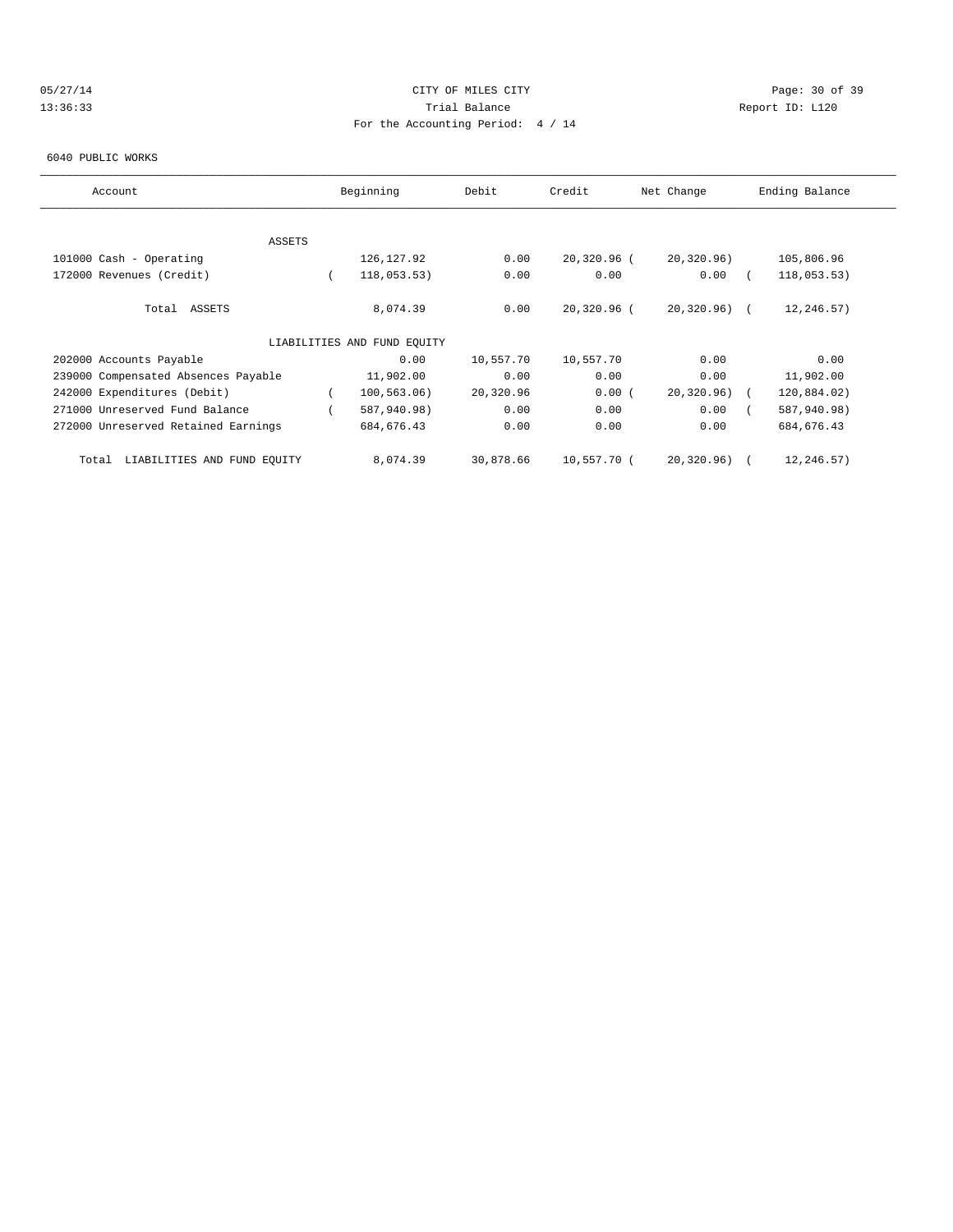| 0.5/277 |  |
|---------|--|
|         |  |

# CITY OF MILES CITY CONTROL CONTROL CONTROL CONTROL CITY 13:36:33 Trial Balance Report ID: L120 For the Accounting Period: 4 / 14

# 7370 TBID

| Account                              | Beginning                   | Debit    | Credit   | Net Change | Ending Balance |
|--------------------------------------|-----------------------------|----------|----------|------------|----------------|
| ASSETS                               |                             |          |          |            |                |
| 101000 Cash - Operating              | 0.00                        | 6,004.00 | 0.00     | 6,004.00   | 6,004.00       |
| ASSETS<br>Total                      | 0.00                        | 6,004.00 | 0.00     | 6,004.00   | 6,004.00       |
|                                      | LIABILITIES AND FUND EQUITY |          |          |            |                |
| 212500 Due to Others                 | 0.00                        | 0.00     | 6,004.00 | 6.004.00   | 6,004.00       |
| LIABILITIES AND FUND EQUITY<br>Total | 0.00                        | 0.00     | 6,004.00 | 6.004.00   | 6,004.00       |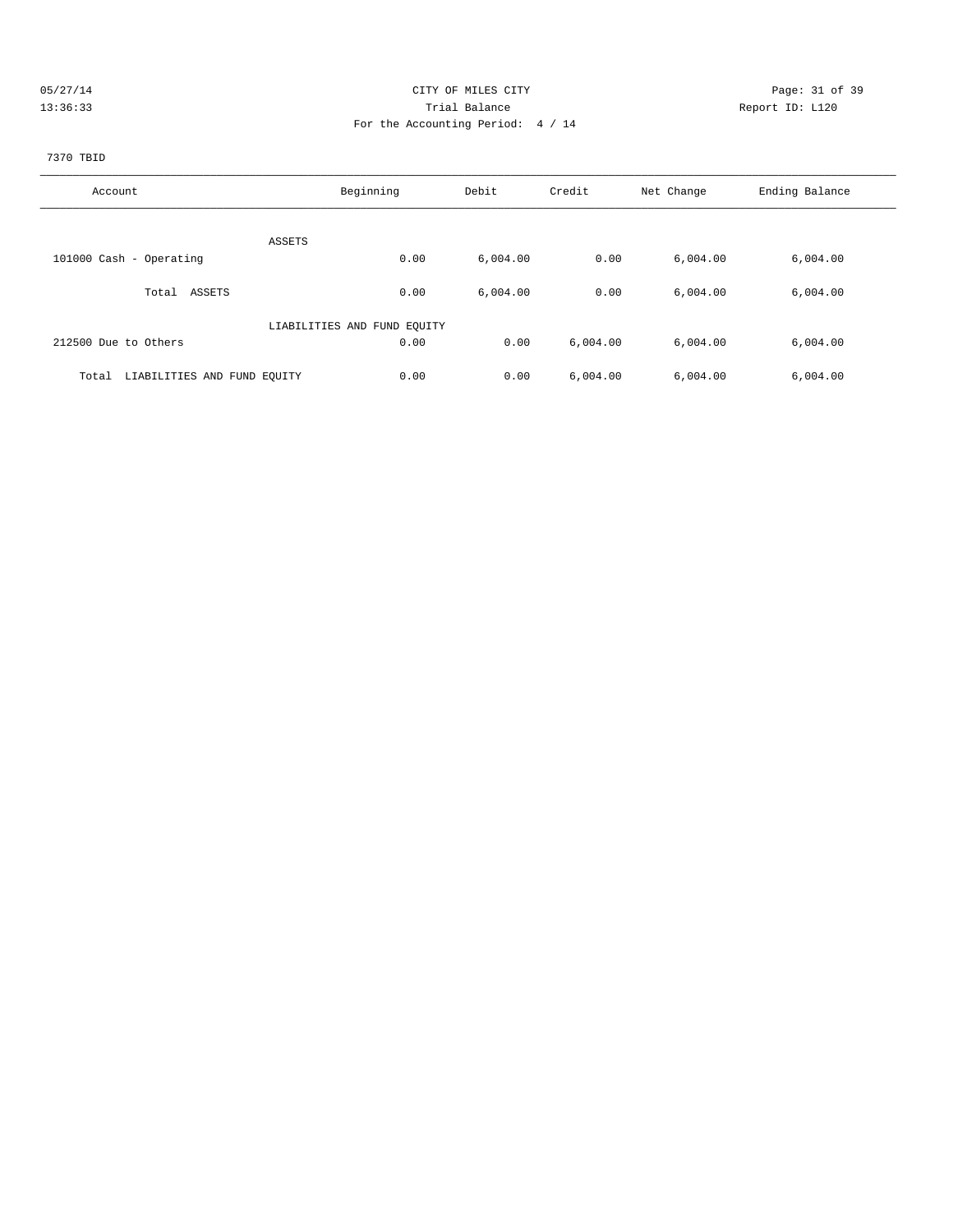| 05/27/14 | CITY OF MILES CITY                | Page: 32 of 39  |
|----------|-----------------------------------|-----------------|
| 13:36:33 | Trial Balance                     | Report ID: L120 |
|          | For the Accounting Period: 4 / 14 |                 |

7467 Law Enforcement Academy Surcharge

| Account                                   | Beginning                   | Debit  | Credit | Net Change | Ending Balance |
|-------------------------------------------|-----------------------------|--------|--------|------------|----------------|
| ASSETS                                    |                             |        |        |            |                |
| 101000 Cash - Operating                   | 0.00                        | 834.35 | 0.00   | 834.35     | 834.35         |
| Total<br>ASSETS                           | 0.00                        | 834.35 | 0.00   | 834.35     | 834.35         |
|                                           | LIABILITIES AND FUND EQUITY |        |        |            |                |
| 212200 Due to Federal, Soc Sec & Medicare | 0.00                        | 0.00   | 834.35 | 834.35     | 834.35         |
| LIABILITIES AND FUND EQUITY<br>Total      | 0.00                        | 0.00   | 834.35 | 834.35     | 834.35         |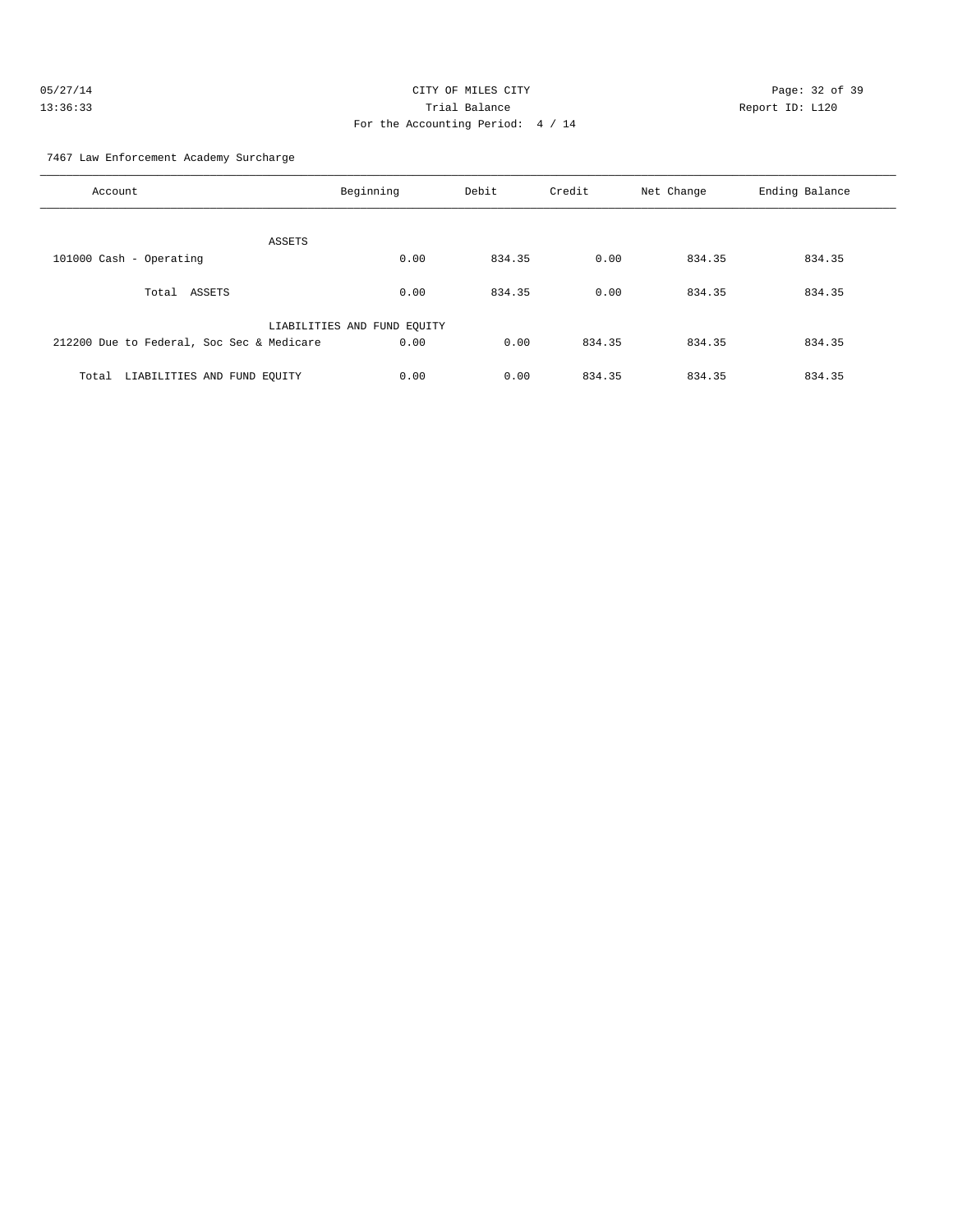| 05/27/14 | CITY OF MILES CITY                | Page: 33 of 39  |
|----------|-----------------------------------|-----------------|
| 13:36:33 | Trial Balance                     | Report ID: L120 |
|          | For the Accounting Period: 4 / 14 |                 |

7471 CIVIL LEGAL ASSIST/VICTIM DOM VIOLENCE PROG

| Account                              | Beginning                   | Debit    | Credit   | Net Change | Ending Balance |
|--------------------------------------|-----------------------------|----------|----------|------------|----------------|
| ASSETS                               |                             |          |          |            |                |
| 101000 Cash - Operating              | 0.00                        | 1,444.65 | 0.00     | 1,444.65   | 1,444.65       |
| ASSETS<br>Total                      | 0.00                        | 1,444.65 | 0.00     | 1,444.65   | 1,444.65       |
|                                      | LIABILITIES AND FUND EQUITY |          |          |            |                |
| 212500 Due to Others                 | 0.00                        | 0.00     | 1,444.65 | 1,444.65   | 1,444.65       |
| LIABILITIES AND FUND EOUITY<br>Total | 0.00                        | 0.00     | 1,444.65 | 1,444.65   | 1,444.65       |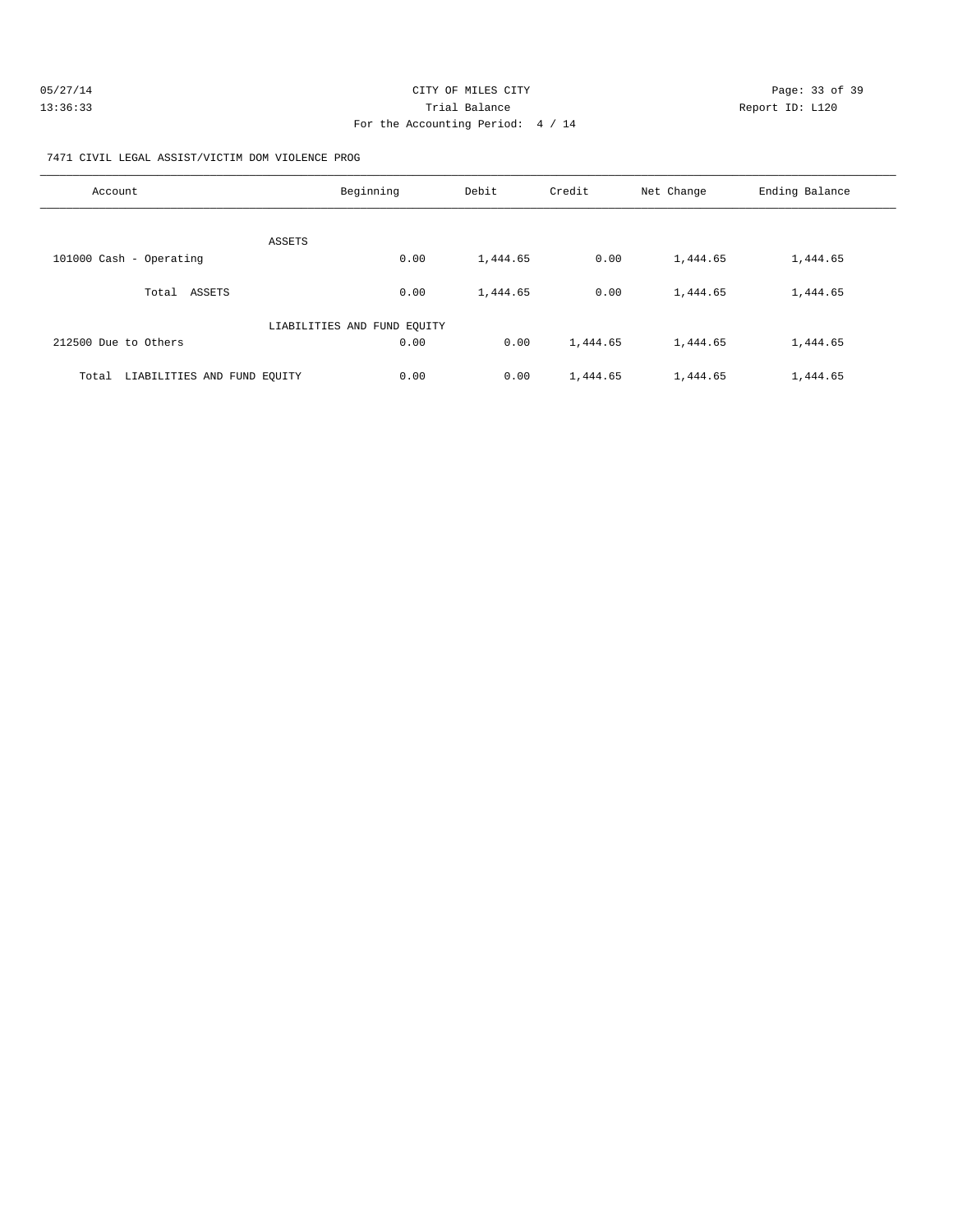# 05/27/14 Page: 34 of 39 13:36:33 Trial Balance Report ID: L120 For the Accounting Period: 4 / 14

7910 PAYROLL FUND

| Account                                   | Beginning                   | Debit       | Credit       | Net Change | Ending Balance |  |
|-------------------------------------------|-----------------------------|-------------|--------------|------------|----------------|--|
|                                           |                             |             |              |            |                |  |
| <b>ASSETS</b>                             |                             |             |              |            |                |  |
| 101000 Cash - Operating                   | 133,835.89                  | 451,767.96  | 489,527.86 ( | 37,759.90) | 96,075.99      |  |
|                                           |                             |             |              |            |                |  |
| Total ASSETS                              | 133,835.89                  | 451,767.96  | 489,527.86 ( | 37,759.90) | 96,075.99      |  |
|                                           |                             |             |              |            |                |  |
|                                           | LIABILITIES AND FUND EQUITY |             |              |            |                |  |
| 201000 Warrants Payable                   | 133,835.89                  | 166,795.22  | 114,466.33 ( | 52,328.89) | 81,507.00      |  |
| 212200 Due to Federal, Soc Sec & Medicare | 0.00                        | 66,630.25   | 66,630.25    | 0.00       | 0.00           |  |
| 212202 Due to State Unemployment          | 0.00                        | 0.00        | 1,493.76     | 1,493.76   | 1,493.76       |  |
| 212203 Due to Worker's Compensation       | 0.00                        | 0.00        | 13,075.23    | 13,075.23  | 13,075.23      |  |
| 212204 Due to State Income Tax            | 0.00                        | 14,533.00   | 14,533.00    | 0.00       | 0.00           |  |
| 212205 due to MPORS-GABA                  | 0.00                        | 14,230.80   | 14,230.80    | 0.00       | 0.00           |  |
| 212207 Due to AFLAC, AFLAC PRETAX         | 0.00                        | 340.31      | 340.31       | 0.00       | 0.00           |  |
| 212208 Due to Health Ins, Dental, Vision  | 0.00                        | 56, 214.15  | 56, 214.15   | 0.00       | 0.00           |  |
| 212209 Due to PERS Retirement             | 0.00                        | 32,358.50   | 32,358.50    | 0.00       | 0.00           |  |
| 212210 Due to FURS-GABA Retirement        | 0.00                        | 12,311.82   | 12,311.82    | 0.00       | 0.00           |  |
| Total LIABILITIES AND FUND EQUITY         | 133,835.89                  | 363, 414.05 | 325,654.15 ( | 37,759.90) | 96,075.99      |  |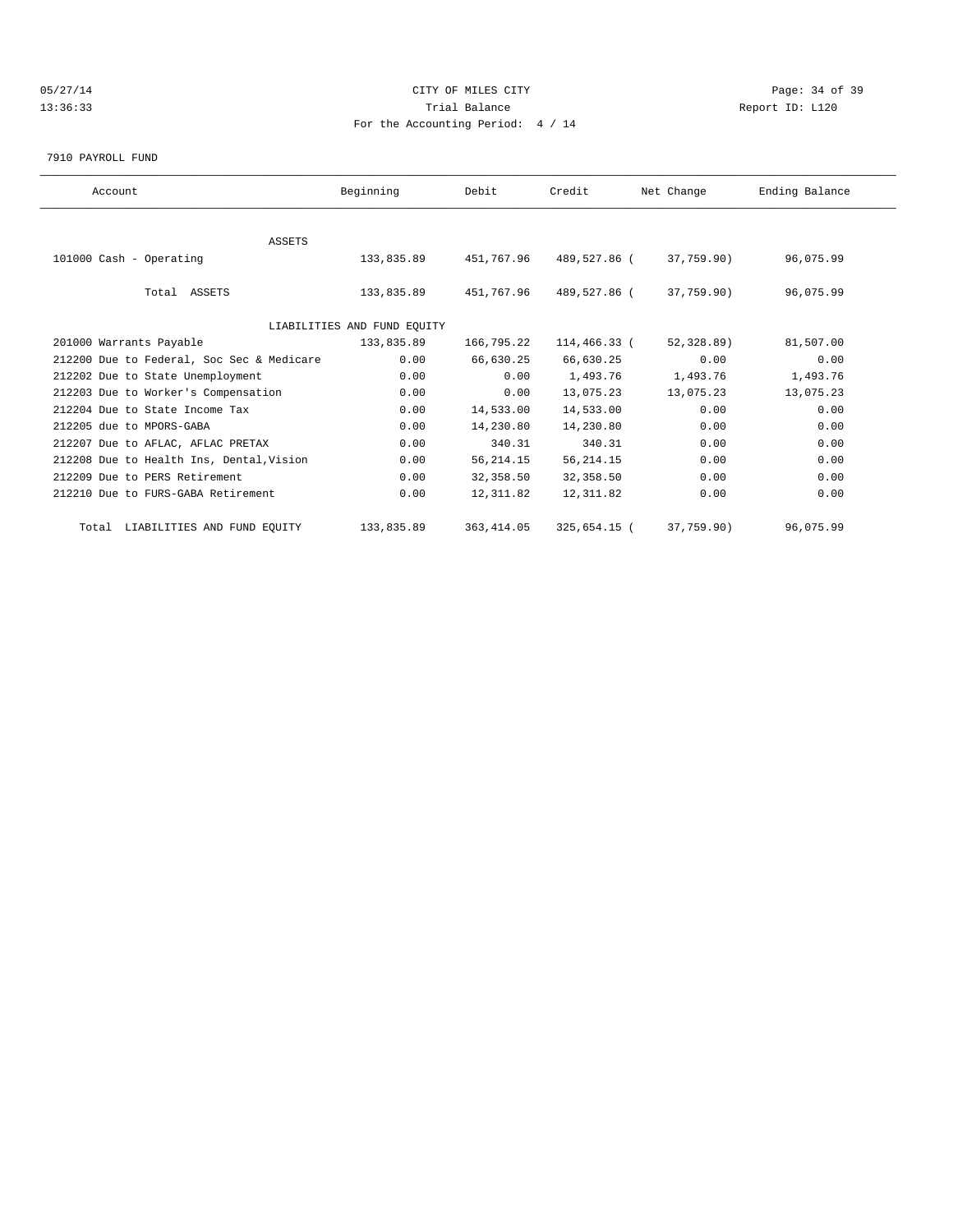| 05/27/14 | CITY OF MILES CITY                | Page: 35 of 39  |
|----------|-----------------------------------|-----------------|
| 13:36:33 | Trial Balance                     | Report ID: L120 |
|          | For the Accounting Period: 4 / 14 |                 |

#### 7930 CLAIMS FUND

| Account                              | Beginning                   | Debit      | Credit     | Net Change | Ending Balance |
|--------------------------------------|-----------------------------|------------|------------|------------|----------------|
| ASSETS                               |                             |            |            |            |                |
| 101000 Cash - Operating              | 158,909.40                  | 270,843.63 | 253,019.02 | 17,824.61  | 176,734.01     |
| ASSETS<br>Total                      | 158,909.40                  | 270.843.63 | 253,019.02 | 17,824.61  | 176,734.01     |
|                                      | LIABILITIES AND FUND EOUITY |            |            |            |                |
| 201000 Warrants Payable              | 158,909.40                  | 253,019.02 | 270,843.63 | 17,824.61  | 176,734.01     |
| LIABILITIES AND FUND EQUITY<br>Total | 158,909.40                  | 253,019.02 | 270,843.63 | 17,824.61  | 176,734.01     |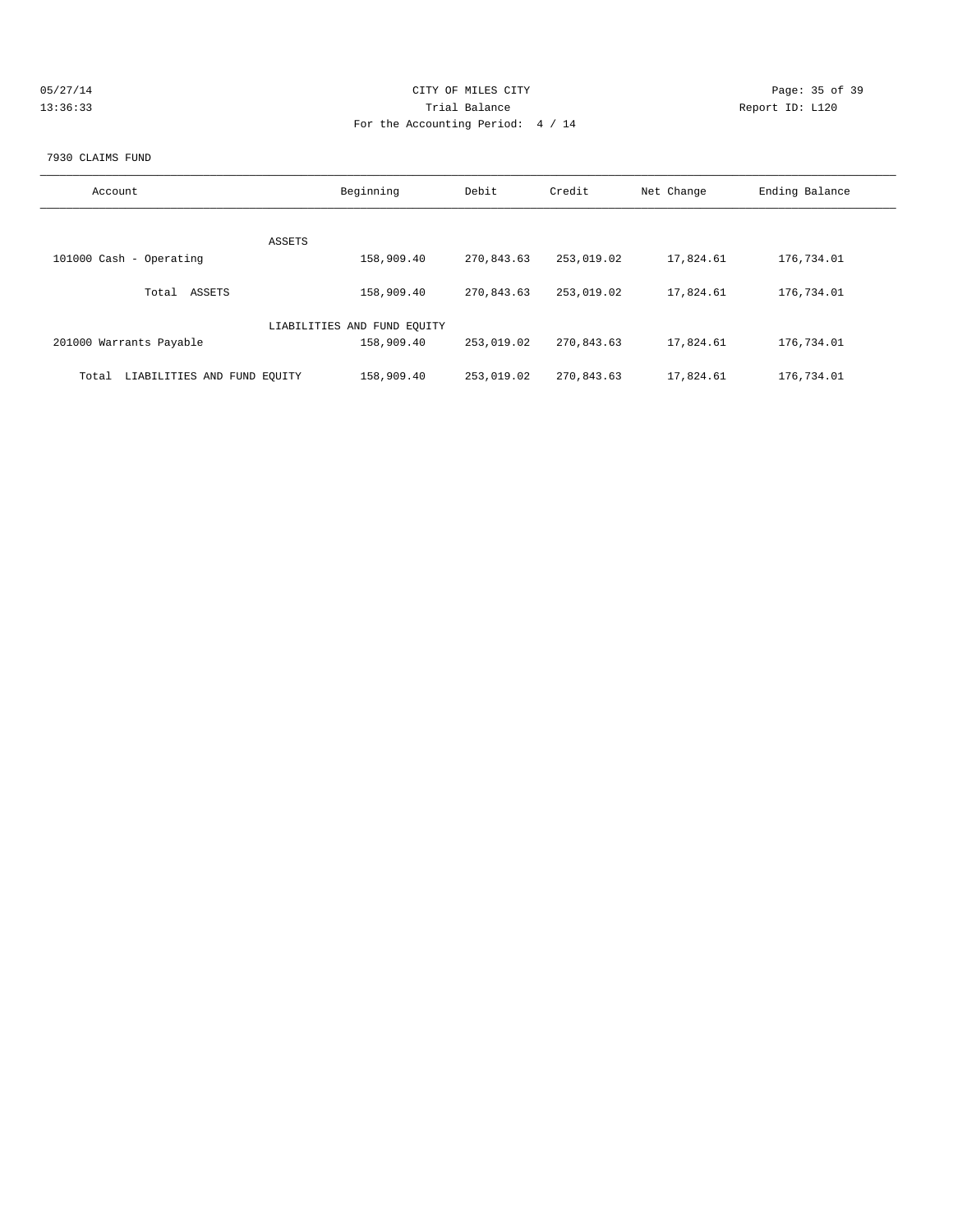| 05/27/14 |  |
|----------|--|
| 13:36:33 |  |

# CITY OF MILES CITY CONTROL CONTROL CONTROL CONTROL CONTROL PAGE: 36 of 39 Trial Balance **13:33** Report ID: L120 For the Accounting Period: 4 / 14

7980 CUSTER CO WATER & SEWER DISTRICT

| Account                                 | Beginning                   | Debit     | Credit    | Net Change | Ending Balance |
|-----------------------------------------|-----------------------------|-----------|-----------|------------|----------------|
|                                         |                             |           |           |            |                |
|                                         | ASSETS                      |           |           |            |                |
| 101000 Cash - Operating                 | 0.00                        | 10,649.81 | 10,649.81 | 0.00       | 0.00           |
| 122000 Accounts Receivable              | 12,456.80                   | 10,986.60 | 10,649.81 | 336.79     | 12,793.59      |
|                                         |                             |           |           |            |                |
| Total ASSETS                            | 12,456.80                   | 21,636.41 | 21,299.62 | 336.79     | 12,793.59      |
|                                         |                             |           |           |            |                |
|                                         | LIABILITIES AND FUND EQUITY |           |           |            |                |
| 202000 Accounts Payable                 | 0.00                        | 10,649.81 | 10,649.81 | 0.00       | 0.00           |
| 211020 Due to Custer Water & Sewer Dist | 12,456.80                   | 10,649.81 | 10,986.60 | 336.79     | 12,793.59      |
|                                         |                             |           |           |            |                |
| LIABILITIES AND FUND EQUITY<br>Total    | 12,456.80                   | 21,299.62 | 21,636.41 | 336.79     | 12,793.59      |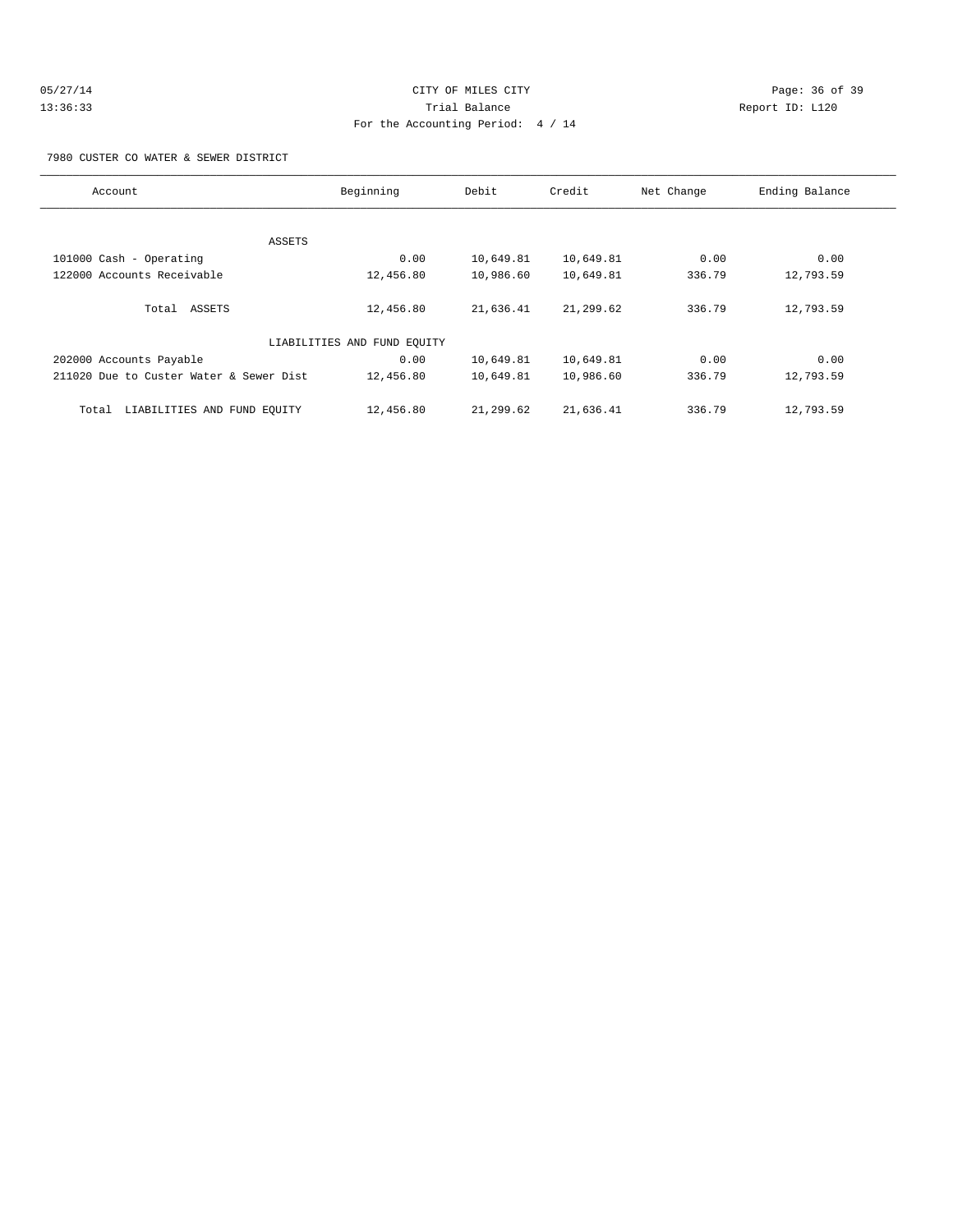| 05/27/14 | CITY OF MILES CITY                | Page: 37 of 39  |
|----------|-----------------------------------|-----------------|
| 13:36:33 | Trial Balance                     | Report ID: L120 |
|          | For the Accounting Period: 4 / 14 |                 |

7981 Interest Clearing

| Account                              | Beginning                   | Debit  | Credit | Net Change | Ending Balance |
|--------------------------------------|-----------------------------|--------|--------|------------|----------------|
| ASSETS                               |                             |        |        |            |                |
| 101000 Cash - Operating              | 1,014.86                    | 861.28 | 0.00   | 861.28     | 1,876.14       |
| Total ASSETS                         | 1,014.86                    | 861.28 | 0.00   | 861.28     | 1,876.14       |
|                                      | LIABILITIES AND FUND EQUITY |        |        |            |                |
| 212500 Due to Others                 | 1,014.86                    | 0.00   | 861.28 | 861.28     | 1,876.14       |
| LIABILITIES AND FUND EQUITY<br>Total | 1,014.86                    | 0.00   | 861.28 | 861.28     | 1,876.14       |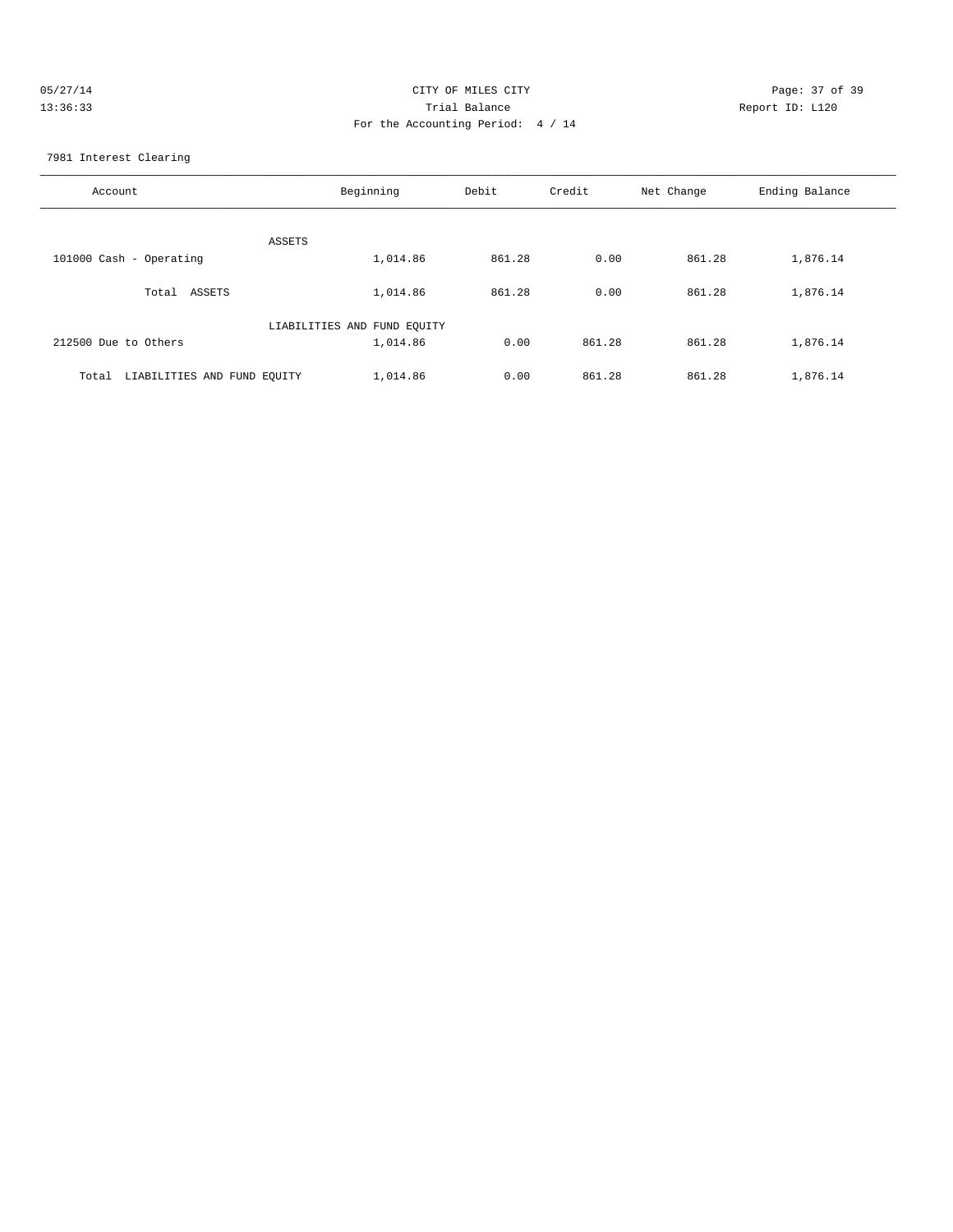| 05/27/14 |  |
|----------|--|
| 13:36:33 |  |

# CITY OF MILES CITY CONTROL CONTROL CONTROL CONTROL CONTROL PAGE: 38 of 39 Trial Balance **13:33** Report ID: L120 For the Accounting Period: 4 / 14

#### 9000 GENERAL FIXED ASSETS GROUP OF ACCOUNTS FUND

| Account                                                    | Beginning                   | Debit | Credit | Net Change | Ending Balance  |
|------------------------------------------------------------|-----------------------------|-------|--------|------------|-----------------|
|                                                            |                             |       |        |            |                 |
| ASSETS                                                     |                             |       |        |            |                 |
| 181000 Land                                                | 526,599.00                  | 0.00  | 0.00   | 0.00       | 526,599.00      |
| 182000 Buildings                                           | 1,986,836.00                | 0.00  | 0.00   | 0.00       | 1,986,836.00    |
| 182100 Allowance for Depr - Buildings (Cre(                | 684,991.00)                 | 0.00  | 0.00   | 0.00       | 684,991.00)     |
| 186000 Machinery and Equipment                             | 3,038,732.00                | 0.00  | 0.00   | 0.00       | 3,038,732.00    |
| 186100 Allowance for Depr - Machinery & Eq(                | 1,463,750.00)               | 0.00  | 0.00   | 0.00       | 1,463,750.00)   |
| 187000 Infrastructure                                      | 33,670,108.00               | 0.00  | 0.00   | 0.00       | 33,670,108.00   |
| 187100 Allowance For Depreciation - Infras( 16,321,771.00) |                             | 0.00  | 0.00   | 0.00       | (16,321,771.00) |
| Total ASSETS                                               | 20,751,763.00               | 0.00  | 0.00   | 0.00       | 20, 751, 763.00 |
|                                                            | LIABILITIES AND FUND EQUITY |       |        |            |                 |
| 280000 INVESTMENT IN GENERAL FIXED ASSETS                  | 20,751,763.00               | 0.00  | 0.00   | 0.00       | 20, 751, 763.00 |
| LIABILITIES AND FUND EQUITY<br>Total                       | 20,751,763.00               | 0.00  | 0.00   | 0.00       | 20, 751, 763.00 |